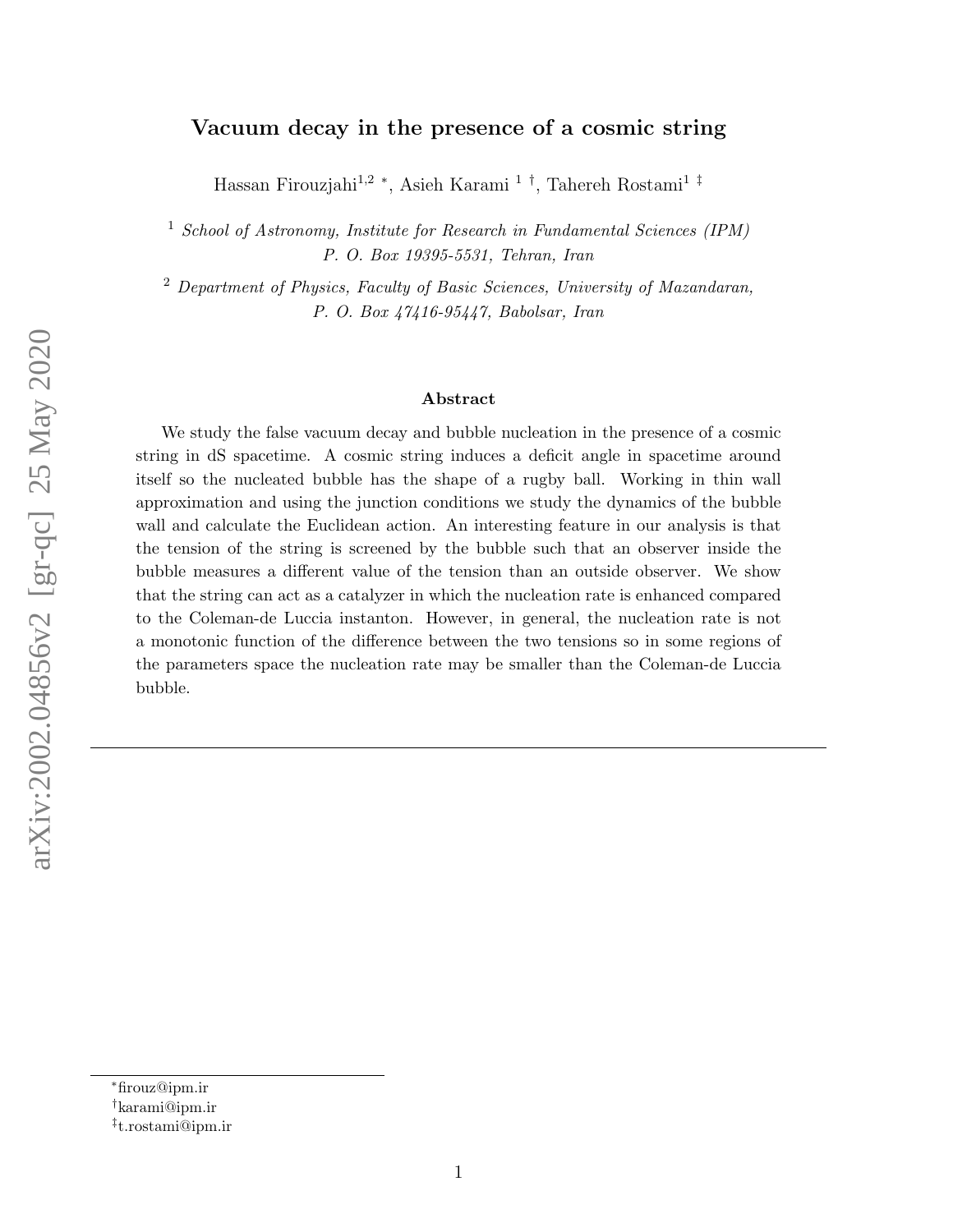# 1 Introduction

Vacuum decay, the transition from a metastable false vacuum at a higher energy to the stable state of the true vacuum at a lower energy, is a quantum mechanical phenomenon which happens in various ways. For a system being initially in its false vacuum, decay happens through quantum tunnelling. On the other hand, with a sufficient amount of energy, as in a thermal equilibrium state, it is possible that the system moves over the barrier classically. Furthermore, vacuum decay may happen via quantum tunneling from an excited initial state. The probabilistic nature of quantum processes makes the false vacuum decay happening locally in a random location and time within an initially small volume. Thereafter, a small bubble of true vacuum is nucleated which starts to expand, reaching the speed of light asymptotically [1, 2]. There are signs, after the discovery of the Higgs boson [3, 4], which predict that the Universe's present vacuum state is a false vacuum, so that there exists a true vacuum with lower energy which allows the electroweak vacuum decay to [5, 6]. This is a known concept in Standard Model [7, 8]. So if the Universe is in a metastable state, quantum processes could occur at any time. Luckily, the lifetime of our vacuum exceeds the cosmic age [9, 10].

In the treatment of Coleman et al. an  $O(4)$  symmetric bounce solution was considered  $[1, 11]$  as it was proven that an  $O(4)$  symmetric bounce has the least Euclidean action  $[12]$ . In addition, Coleman and De Luccia (CDL) investigated decay rate in the presence of gravity [13]. From previous intuitions the symmetries are considered to be the same as in the absence of gravity, though this assumption has not been proven in the presence of gravity. Because of the nonlinear nature of gravity, false vacuum bubbles can form and expand in spacetime. The created bubbles can have interesting implications in cosmology.<sup>4</sup> Intuitively, one may view this as a false-vacuum de Sitter (dS) bubble joined to a surrounding asymptotically flat (Schwarzschild) spacetime (the true vacuum) by a thin wall. The classical dynamics of false-vacuum bubbles are first studied in [23, 24] and further investigated in [25] using Israel junction condition [26]. See also [27] for a recent study of bubble formation in  $f(R)$  modified gravity.

It has been shown that bubble nucleation rate in the presence of an inhomogeneity i.e. a black hole (BH) and a topological defect is enhanced in comparison with the CDL instanton [30, 31]. In more detailed analysis [32, 33], it was shown that the black hole at the center of a bubble acts as a catalyzer for its nucleation and, taking into account the contribution of its conical singularity, the effect is even larger than estimated previously. Moreover, it was suggested that compact objects without BH entropies remarkably enhance the nucleation rate [34]. Also in [35], decay rate around a spinning BH was considered and it was shown that the spin of BH would have a suppressing effect.

With the above discussions in mind, in this work we study the effects of cosmic strings on nucleation rate in more details. In this picture the bubble is formed symmetrically around the cosmic string which has a negligible thickness. The nucleated bubble in the presence

<sup>&</sup>lt;sup>4</sup>The interior region of the bubble formed via the CDL instanton is an open Universe. For more reviews, the interested reader is referred to [14, 15, 16, 17, 18, 19, 20, 21, 22].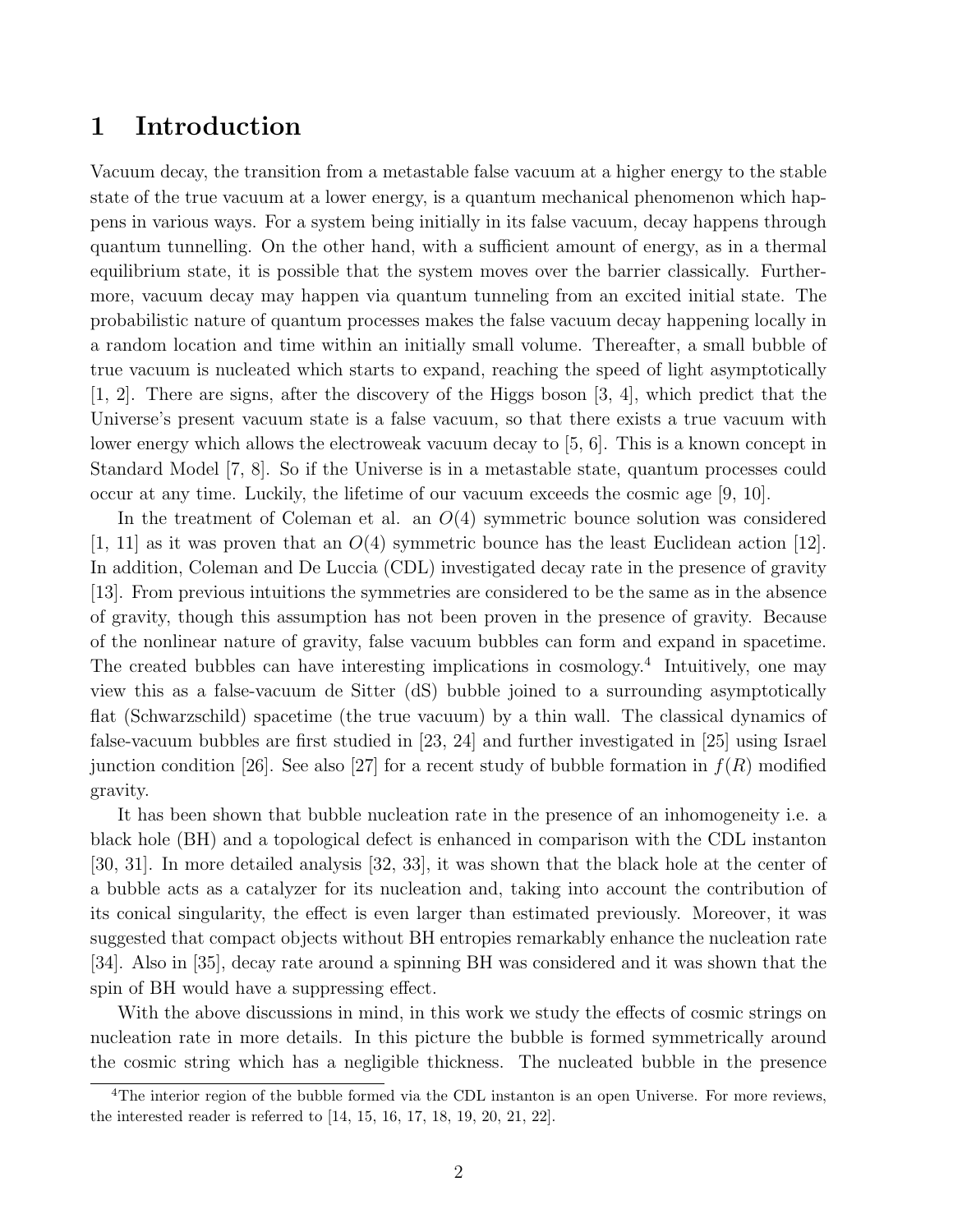of the cosmic string has the  $O(1)$  symmetry rather than the usual  $O(4)$  symmetry of the CDL bubble. In [31], Hiscock calculated the Euclidean action for nucleating bubble around a cosmic string in flat spacetime in thin wall approximations. It was shown that the action, being proportional to the deficit angle of the cosmic string, is less than the  $O(4)$  action in flat spacetime in the absence of cosmic string. Herein, we consider the effects of cosmic strings on vacuum decay with the effects of gravity included. We use the Israel junction condition (IJC) to find dynamics of the bubble wall in a dS Universe containing a cosmic string. We calculate the Euclidean action for the nucleation rate and show that it is different than that of CDL  $O(4)$  symmetric bounce, with an amount proportional to the deficit angle of the cosmic string. We assume that the energy scale of bubble nucleation is much lower than the energy scale of topological defect formation so the string has no thickness.

# 2 Thin wall bubble around cosmic strings

A cosmic string is a co-dimension two topological defect which has interesting cosmological effects [36]. A network of cosmic string can reach the scaling regime, meaning that the contribution of strings in the total energy density furnish a small sub-dominant portion of the total energy density either in radiation dominated era or in matter dominated era [37]. The interests in cosmic strings and their cosmological implications had a revival of interest in early 2000 due to the realization that cosmic superstrings can form at the end of brane inflation which may provide a valuable link to connect string theory to low energy phenomena [38, 39], for reviews see e.g. [40, 41, 42, 43].

As mentioned before, inhomogeneities and defects affect the vacuum decay and nucleation rate. In this work we study in details the effects of cosmic string on vacuum decay and bubble nucleation including the effects of gravity. While it is natural to expect a network of cosmic string in early universe, but to simplify the analysis we consider a single straight string in vacuum in dS spacetime. While this picture may be oversimplified, but one may imagine that during the inflationary expansion the network of strings is diluted so in average one string may remain in a single patch. This is in line with Guth's original idea as how inflation can solve the problems with the unwanted topological defects [44]. Even in this simplified picture there are interesting lessons to learn.

The spacetime around an isolated cosmic string is locally flat but globally there is a deficit angle around the cosmic string which is proportional to  $G\mu$  in which G is the Newton constant and  $\mu$  is the tension of the string [45, 46, 47, 48]. Indeed, all gravitational effects of cosmic strings, such as lensing or generating anisotropic patterns on CMB maps, are encoded on the parameter  $G\mu$ . Observationally, there is the bound  $G\mu \lesssim 10^{-7}$ .

To study the effects of the string on vacuum decay, we consider a string in a dS spacetime. The vacuum solution of string in dS background in polar coordinate  $(r, \phi, z)$  has the form [49, 50]

$$
ds^{2} = -dt^{2} + e^{2Ht} \left( dr^{2} + r^{2} (1 - 4\mu G)^{2} d\varphi^{2} + dz^{2} \right),
$$
\n(1)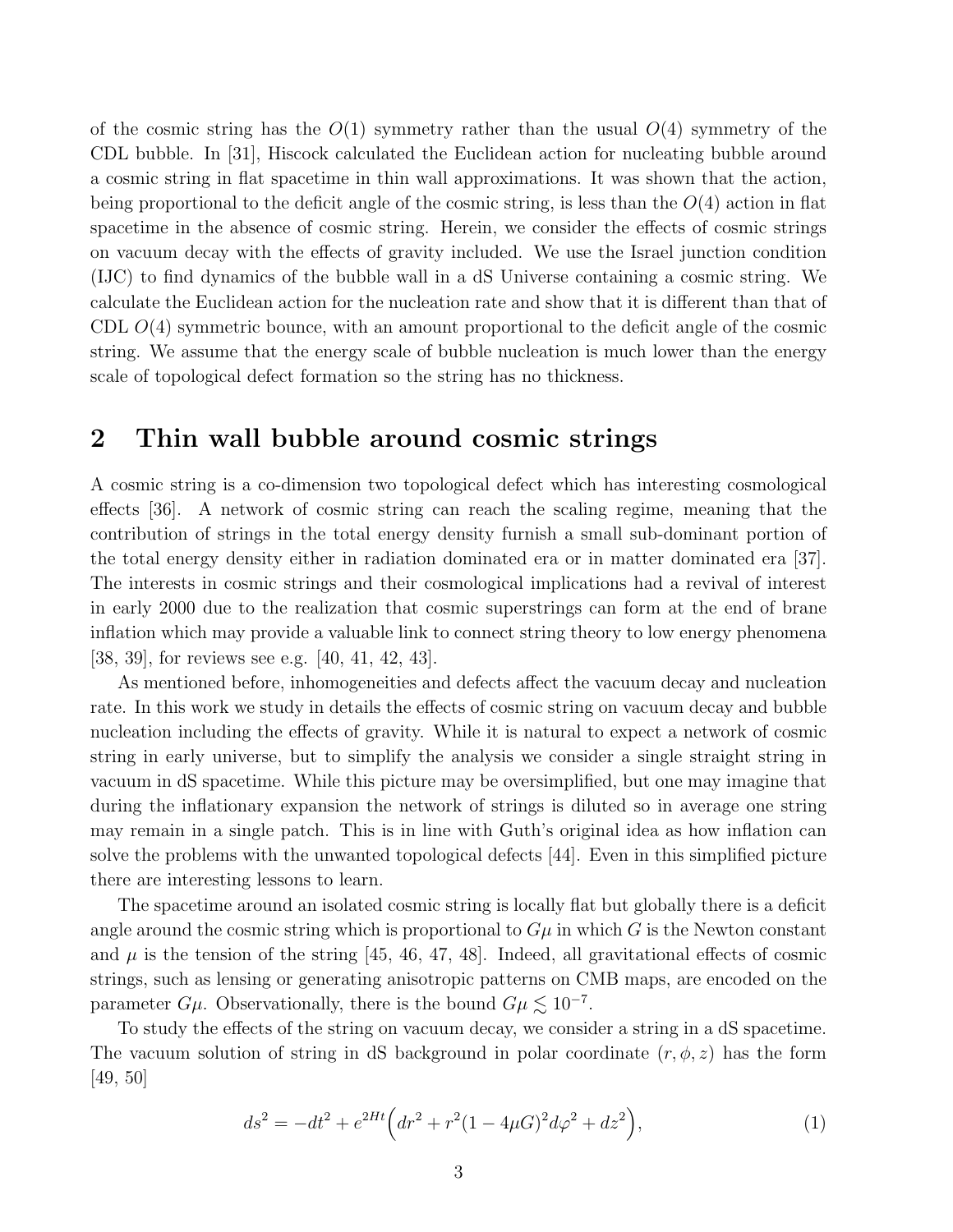

Figure 1: A 2-sphere where a wedge of angular width  $8\pi\mu$  is removed and the two edges are identified resulting in a rugby ball shape.

where  $H$  is the Hubble constant. As we see from the above metric the spacetime around the cosmic string is locally flat. Performing the transformation  $\varphi \to (1-4\mu G)\varphi$  the metric retains the form of conformally flat dS spacetime but with a deficit angle  $8\pi G\mu$ . Also in order to prevent singularity, we require that  $G\mu < 1/4$  which will be imposed in our analysis throughout.

For our purpose of bubble formation with an almost spherically symmetric shape, we go to spherical coordinate by making the following transformation

$$
\bar{r} = \left(r^2 + z^2\right)^{\frac{1}{2}}, \qquad \theta = \tan\left(\frac{r}{z}\right)^{-1},\tag{2}
$$

which yields

$$
ds^{2} = -dt + e^{2Ht} \left( d\bar{r}^{2} + + \bar{r}^{2} d\theta^{2} + \bar{r}^{2} \sin^{2} \theta (1 - 4\mu G)^{2} d\varphi^{2} \right).
$$
 (3)

Now, by introducing the static coordinates transformation defined as [51, 52]

$$
t = \sqrt{1 - r_s^2 H^2} \sinh(Ht_s), \quad \bar{r} = \sqrt{1 - r_s^2 H^2} \cosh(Ht_s), \quad \varphi = \varphi, \quad \theta = \theta,
$$
 (4)

the comic string metric can be recast into static coordinates

$$
ds^{2} = -f(r_{s})dt_{s}^{2} + \frac{1}{f(r_{s})}dr_{s}^{2} + +r_{s}^{2}\left(d\theta^{2} + \sin^{2}\theta(1 - 4\mu G)^{2}d\varphi^{2}\right),
$$
\n(5)

with  $f(r_s) = 1 - r_s^2 H^2$  representing the dS metric with deficit angle. Note that there is a cosmological horizon at  $r_s = H^{-1}$ . Hence, as expected, the effect of cosmic string on dS spacetime is only via the deficit angle. Therefore, in Penrose diagram each point represents a 2-sphere from which a wedge of angular width  $8\pi G\mu$  has been removed and two edges are identified as shown in Fig. 2. This has the shape of a rugby ball [53, 54].

We can now treat the bubble as a rugby ball with a deficit angle of  $8\pi G\mu$ . As mentioned before, the bubble wall expands and reaches the speed of light, dividing the spacetime into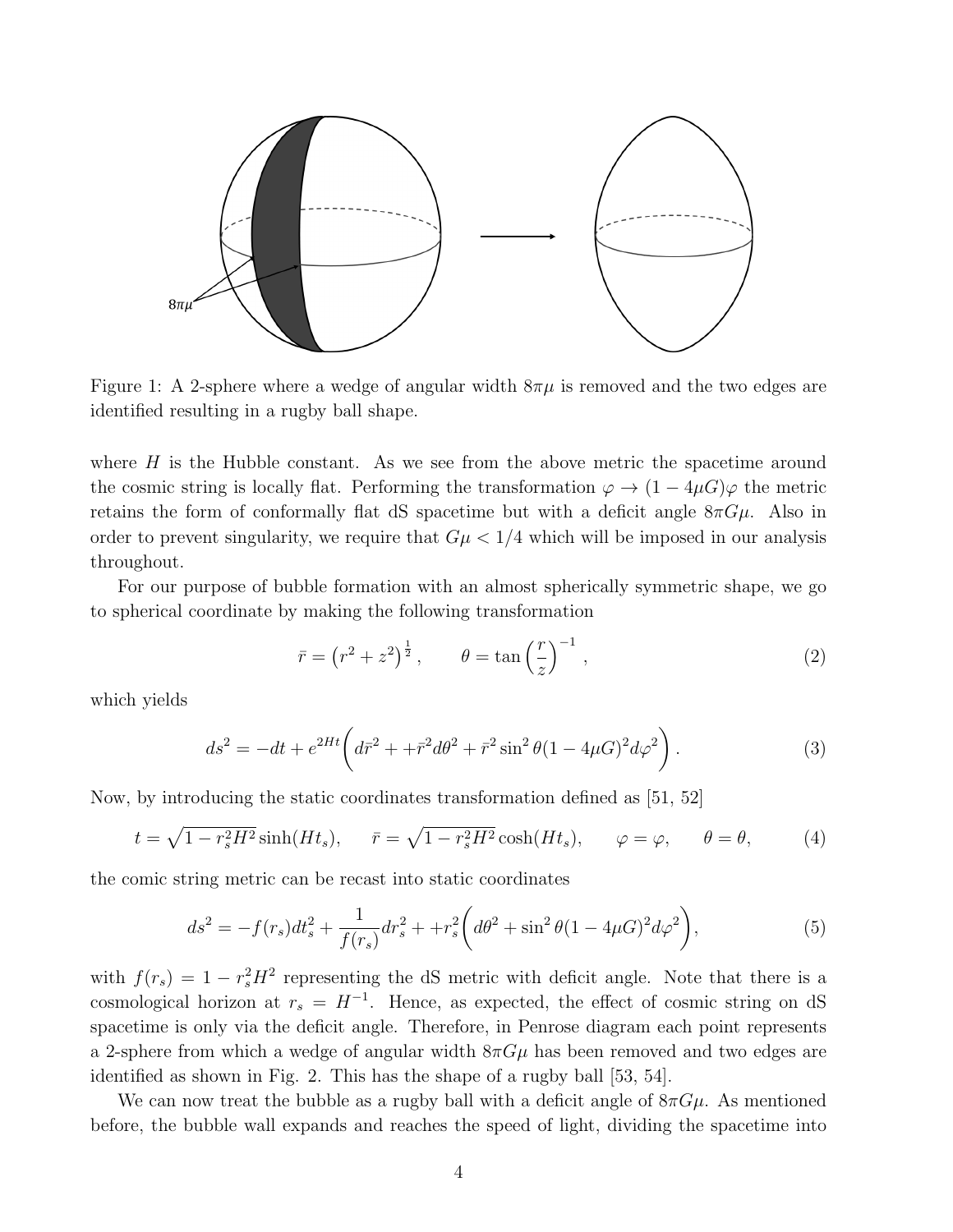two regions. The interior true vacuum is separated from the exterior false vacuum region via the bubble wall. Herein, we focus our attention on the dynamics of the expansion of the bubble wall.

The equations of motion of the bubble wall are obtained using the IJC treatment of singular hypersurface. Briefly, IJC formalism [26] is about spacetimes with a specified singular hypersurface  $\Sigma$ . One can foliate the spacetime in such a way that  $\Sigma$  is one of the hypersurfaces in the foliation. Therefore, the induced metric  $h$  and the extrinsic curvature  $K$  of hypersurfaces must have well-defined limits as one approaches the singular hypersurface  $\Sigma$ from each side. Specifically, the induced metric must be continuous across  $\Sigma$  while the extrinsic curvature  $K_{\mu\nu}$  satisfies the following jump condition (we choose the units such that  $G = 1$ 

$$
\left[K_{ij}\right] = -8\pi \left(S_{ij} - \frac{1}{2}h_{ij}\text{Tr}[S]\right),\tag{6}
$$

where  $h_{ij}$  denotes the 3-metric of  $\Sigma$  and the symbol [] denotes the discontinuity across  $\Sigma$ , i.e.  $[X] \equiv X_+ - X_-$  where the + and − represents the exterior and the interior of  $\Sigma$  respectively. Furthermore,  $S_{ij}$  is the surface stress tensor. For our bubble wall, the energy-momentum tensor with surface energy density  $\sigma$  is

$$
S_{ij} = -\sigma h_{ij},\tag{7}
$$

Suppose the spacetime M is divided into two regions  $\mathcal{M}^+$  and  $\mathcal{M}^-$ , by a bubble wall  $\Sigma$ . We take the line element in  $\mathcal{M}^+$  and  $\mathcal{M}^-$  to be dS-type with a cosmic string within. Each region  $\mathcal{M}^{\pm}$  is equipped with spherical coordinates  $\{t_{\pm}, r_{\pm}, \theta_{\pm}, \phi_{\pm}\}\$  with the line element

$$
ds^{2} = -f_{+}dt_{+}^{2} + \frac{dr_{+}^{2}}{f_{+}} + r_{+}^{2} \left(d\theta_{+}^{2} + \sin^{2}\theta_{+}\omega_{+}^{2}d\varphi_{+}^{2}\right),
$$
\n(8)

and

$$
ds^{2} = -f_{-}dt_{-}^{2} + \frac{dr_{-}^{2}}{f_{-}} + r_{-}^{2} \left(d\theta_{-}^{2} + \sin^{2}\theta_{-}\omega_{-}^{2}d\varphi_{-}^{2}\right),
$$
\n(9)

where we have defined

$$
\omega_{\pm} \equiv 1 - 4\mu_{\pm} \,. \tag{10}
$$

Note that we have allowed for the possibility that the tension of string as measured by each observer to be different: the interior observer measures it to be  $\mu_-\,$  while for an exterior observer it is measured to be  $\mu_{+}$ .

The bubble wall is a three dimensional hypersurface and has the metric

$$
ds^{2} = -d\tau^{2} + R^{2}(\tau)(d\theta^{2} + \sin^{2}\theta d\varphi^{2}),
$$
\n(11)

where  $R(\tau)$  is the radius of the bubble wall measured by an observer on  $\Sigma$ . The tangent vector on  $\Sigma$  is defined as

$$
\frac{d}{d\tau} = \dot{r}\frac{\partial}{\partial r} + \dot{t}\frac{\partial}{\partial t},\tag{12}
$$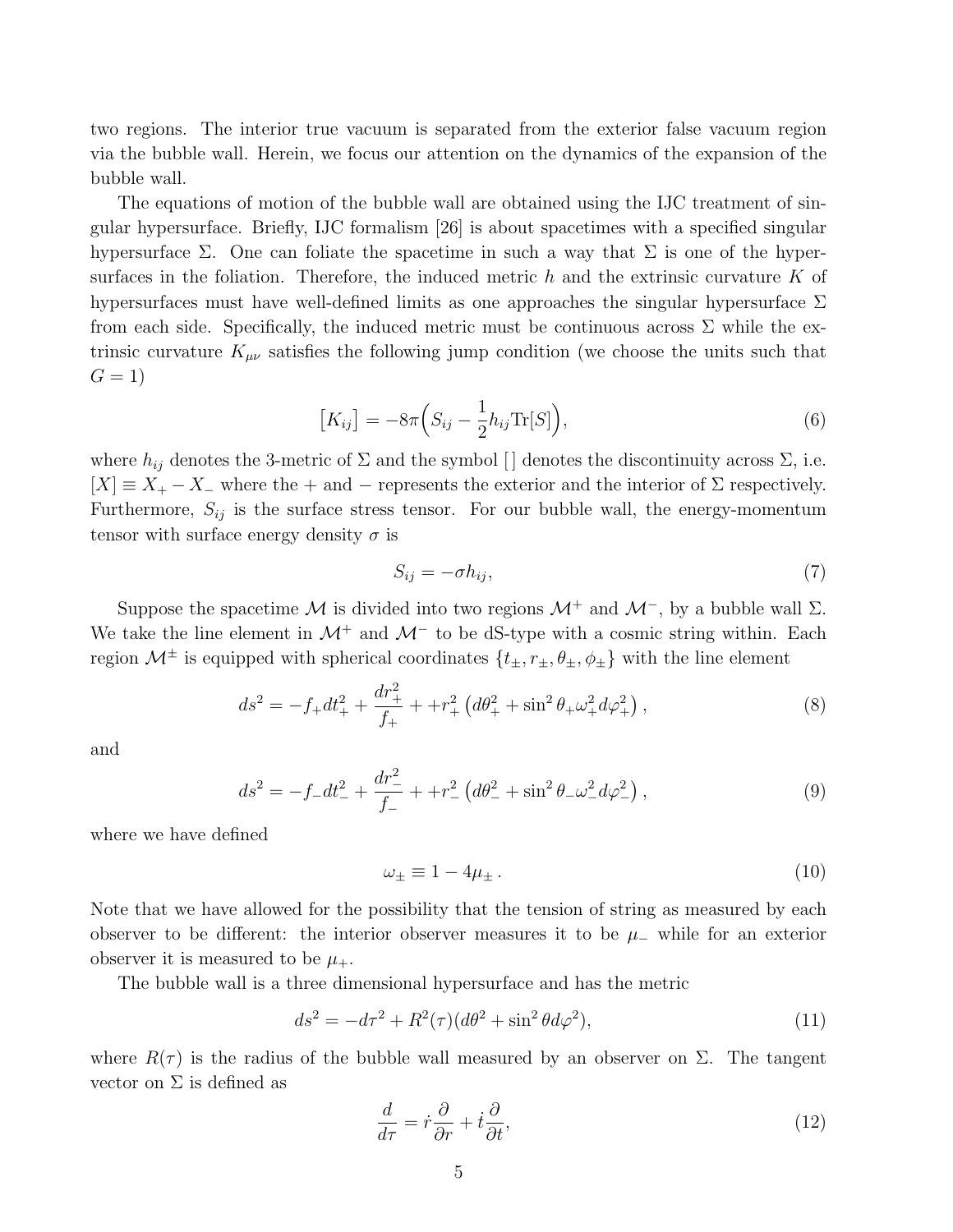

Figure 2:  $\theta$  for different values of  $\omega_+/\omega_- = 1, 0.5, 2$ . The end points  $\{0, \pi\}$  and the equator  $\pi/2$  are the same for both spacetimes on two sides of bubble wall.

while the unit normal vector  $n_{\mu}$  to  $\Sigma$  is given by

$$
n_{\mu} = (-\dot{r}_{\pm}, \dot{t}_{\pm}, 0, 0) \tag{13}
$$

where here and below a dot means  $\frac{d}{dr}$ .

The conditions of the continuity of the metric are

$$
d\tau^2 = f_+ dt_+^2 - \frac{dr_+^2}{f_+} = f_- dt_-^2 - \frac{dr_-^2}{f_-}
$$
 (14)

and

$$
R^{2}(\tau)d\theta^{2} = r_{\pm}^{2}d\theta_{\pm}^{2}, \qquad R^{2}(\tau)\sin^{2}\theta d\varphi^{2} = r_{\pm}^{2}\omega_{\pm}^{2}\sin^{2}\theta_{\pm}d\varphi_{\pm}^{2}, \qquad (15)
$$

In addition, we have  $d\varphi_+ = d\varphi_-$  which leads us to

$$
R^2(\tau)\sin^2\theta = r^2_{\pm}\omega^2_{\pm}\sin^2\theta_{\pm}.
$$
\n(16)

Using the continuity conditions (15) we obtain

$$
\theta = 2 \arctan \left[ \left( \tan \frac{\theta_{\pm}}{2} \right)^{\omega_{\pm}} \right]. \tag{17}
$$

Note that the coordinates  $\theta_{\pm}$  are not the same in both spacetime. They vary in both spacetimes depending on the value of  $\mu_{\pm}$  but with the same values at the end points and in the equatorial circle on the surface of the wall. This is seen in Fig. 2 for different values of  $\omega_{+}/\omega_{-} = 1, 0.5, 2$ . As can be seen, their values are different in the range  $(0, \pi)$ .

Now, let us consider the junction condition Eq. (6) for the extrinsic curvature. The extrinsic curvature is related to the normal vector via  $k_{\mu\nu} = n_{\mu;\nu}$ . The junction condition yields

$$
[K_{\theta\theta}] = -4\pi\sigma R^2. \tag{18}
$$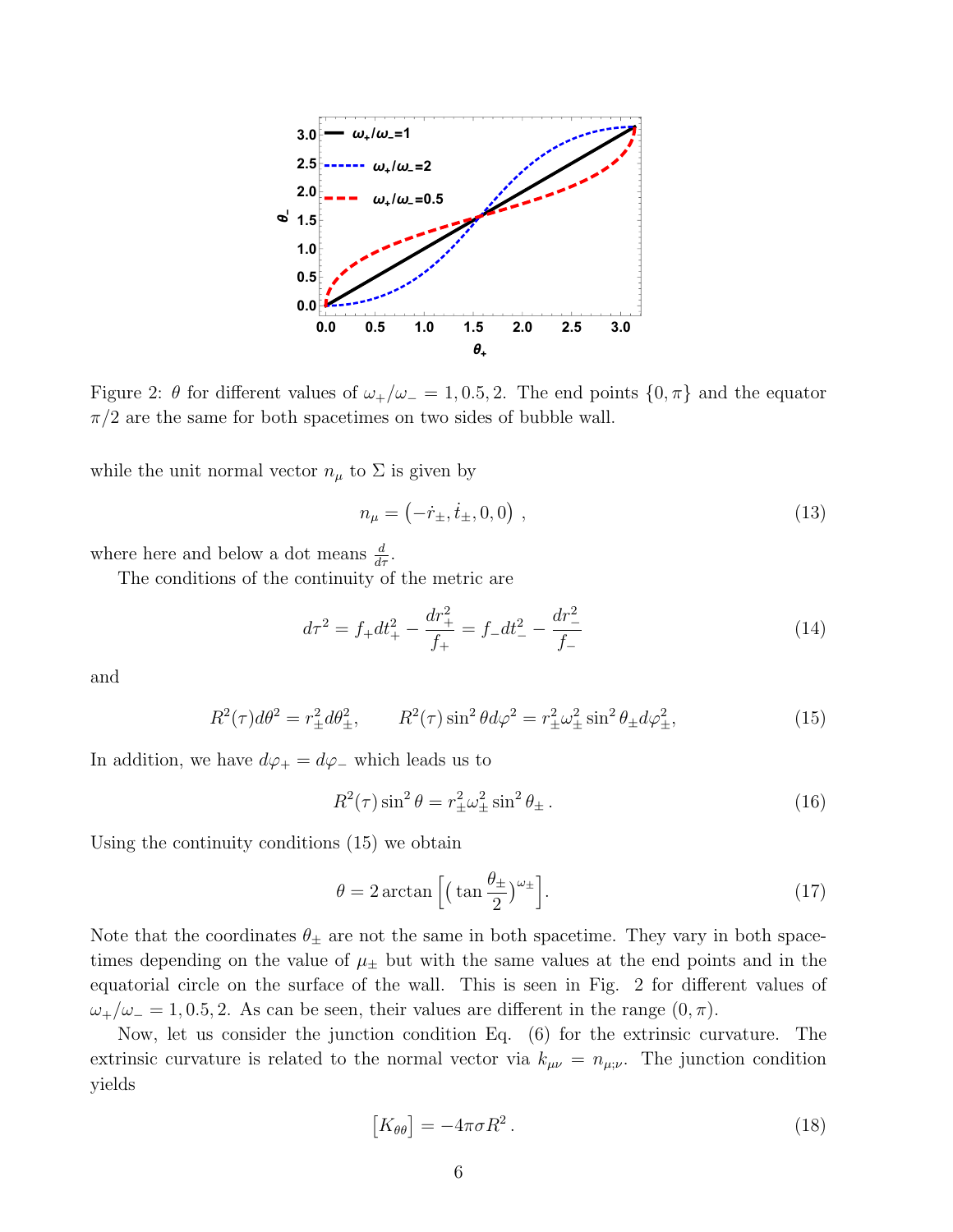On the other hand, the extrinsic curvature on each side is

$$
K_{\theta\theta} = R\left(\frac{\partial R}{\partial r}n_r - \frac{\partial R}{\partial t}n_t\right) = Rf(R)\left(t\frac{\partial R}{\partial r} + \dot{r}\frac{\partial R}{\partial t}\right),\tag{19}
$$

and by using the normalization condition  $(f\dot{t}^2 - \frac{\dot{r}^2}{f} = 1)$ , we obtain

$$
\frac{1}{R}f_{+}(R)\dot{t}_{+} = \frac{1}{R}f_{-}(R)\dot{t}_{-} = -4\pi G\sigma.
$$
\n(20)

To simplify our calculations we define the following quantity

$$
M(\tau) = 4\pi\sigma R(\tau)^2,\tag{21}
$$

which can be interpreted as the mass of the shell associated to the surface of the bubble. From the above equation we have

$$
M(\tau) = -\left(K_{\theta\theta}^+ - K_{\theta\theta}^-\right). \tag{22}
$$

Equation. (18) can be recast as

$$
(K_{\theta\theta}^{+})^2 = \frac{1}{4M^2} \left[ (K_{\theta\theta}^{+})^2 - (K_{\theta\theta}^{-})^2 + M^2 \right]^2.
$$
 (23)

Using

$$
\dot{R} = \frac{\mathrm{dR}}{\mathrm{d}\tau} = \dot{r}\frac{\partial R}{\partial r} + \dot{t}\frac{\partial R}{\partial t},\qquad(24)
$$

and the normalization condition

$$
\left(K_{\theta\theta}^{\pm}\right)^2 = R^2 f^2 \left[ \left(\frac{\partial R}{\partial r}\right)^2 - \left(\frac{\partial R}{\partial t}\right)^2 + \dot{R}^2 \right],\tag{25}
$$

we obtain

$$
\left(K_{\theta\theta}^{\pm}\right)^{2} = R^{2} \left[\dot{R}^{2} + (1 - \frac{2m_{\pm}}{R})\right],
$$
\n(26)

where we have defined the Misner-Sharp mass [28, 29],  $m_\pm$  as

$$
m_{\pm} \equiv \frac{R}{2} (1 - g^{\mu\nu} \partial_{\mu} R \partial_{\nu} R) = \frac{R}{2} \left( H_{\pm}^2 R^2 - 16 \mu_{\pm}^2 + 8 \mu_{\pm} \right).
$$
 (27)

Finally from equations (23),(26) and (27) we obtain the equation of motion for the evolution of the shell

$$
\dot{R}^{2} = \left(\frac{4R(m_{+}-m_{-})}{M}\right)^{2} + 4(m_{+}+m_{-}) + \frac{M^{2}}{4R^{2}} - 1
$$
\n
$$
= \left[\left(\frac{H_{+}^{2}-H_{-}^{2}}{8\pi\sigma}\right)^{2} + \frac{H_{+}^{2}+H_{-}^{2}}{2} + 4\pi^{2}\sigma^{2}\right]R^{2} + \frac{\kappa_{1}^{2}}{64\pi^{2}\sigma^{2}R^{2}} + \frac{\kappa_{1}(H_{+}^{2}-H_{-}^{2})}{32\pi^{2}\sigma^{2}} + \frac{\kappa_{2}}{2} - 1,
$$
\n(28)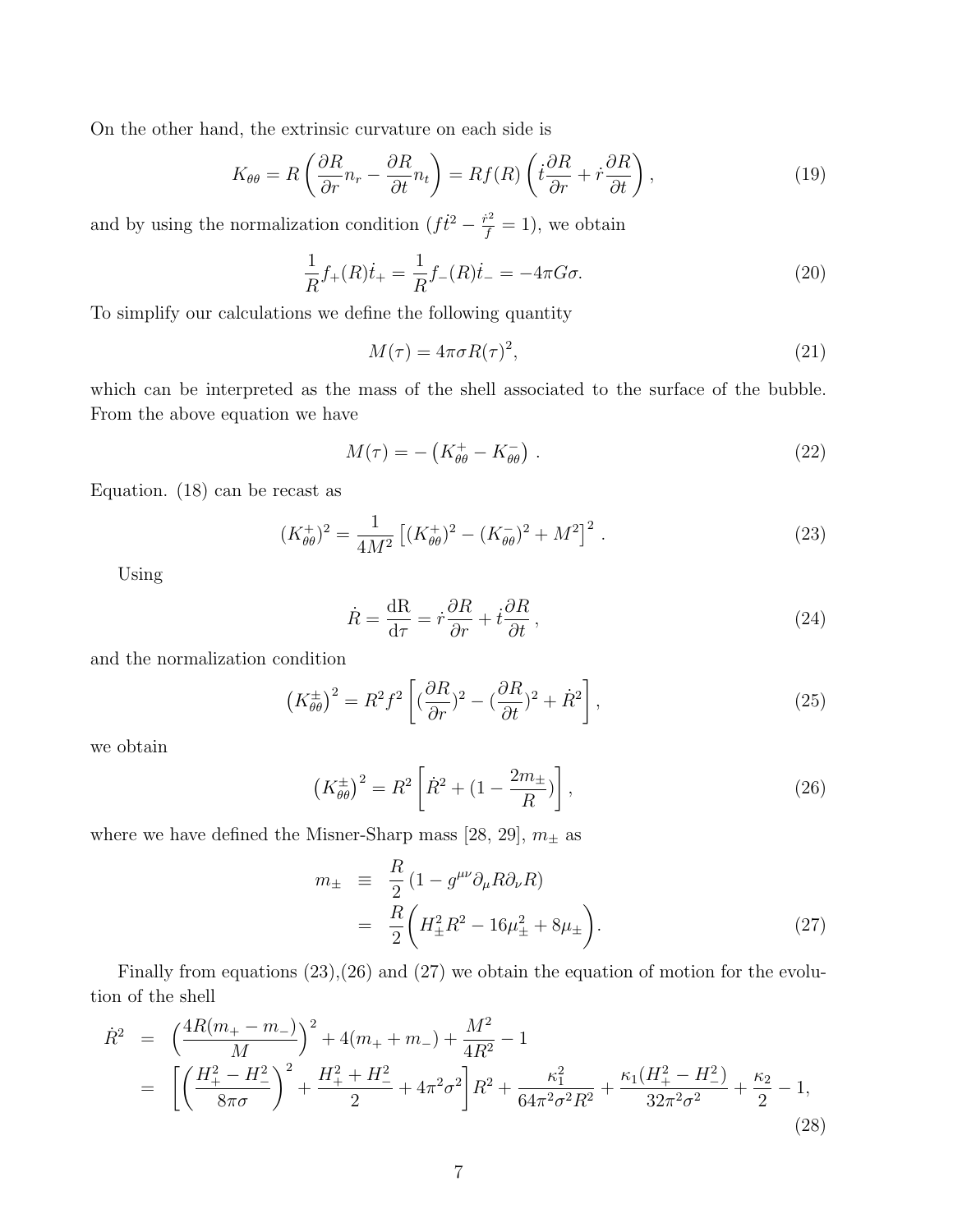where we have defined the new parameters

$$
\kappa_1 \equiv 8(\mu_+ - \mu_-)(1 - 2\mu_+ - 2\mu_-), \qquad \kappa_2 \equiv 8(\mu_+ + \mu_-) - 16(\mu_+^2 + \mu_-^2). \tag{29}
$$

The above equation can be written in the form of a particle moving under a one dimensional potential  $U(R)$  via

$$
\left(\frac{dR}{d\tau}\right)^2 + U(R) = 0,\tag{30}
$$

with the effective potential given by

$$
U(R) = -\alpha R^2 - \beta - \frac{\gamma}{R^2},\tag{31}
$$

where we have defined

$$
\alpha \equiv \left(\frac{H_{+}^{2} - H_{-}^{2}}{8\pi\sigma}\right)^{2} + \frac{H_{+}^{2} + H_{-}^{2}}{2} + 4\pi^{2}\sigma^{2},\tag{32}
$$

$$
\beta \equiv \frac{\kappa_1 (H_+^2 - H_-^2)}{32\pi^2 \sigma^2} + \frac{\kappa_2}{2} - 1,\tag{33}
$$

$$
\gamma \equiv \frac{\kappa_1^2}{64\pi^2 \sigma^2}.\tag{34}
$$

The dynamics of the evolution of the wall is controlled by the effective potential  $U(R)$ . To categorize different solutions, we need to find the roots of  $U(R)$ . The roots are of the form

$$
R^2 = \frac{-\beta \pm \sqrt{\beta^2 - 4\alpha\gamma}}{2\alpha}.
$$
\n(35)

The condition  $R^2 \geq 0$  requires that

$$
\beta - 2\sqrt{\alpha \gamma} \le 0 \quad \text{and} \quad \beta + 2\sqrt{\alpha \gamma} \le 0 \tag{36}
$$

with the special case of  $\gamma = 0$  to be treated separately.

For simplicity, let us define

$$
\epsilon \equiv H_+ - H_- \qquad \text{and} \qquad \mu \equiv \mu_+ - \mu_-.
$$
 (37)

If  $\gamma = 0$ , R will have one root which is positive and nonzero. In that case  $\mu$  can take either the value  $\mu = 0$  or  $\mu = (1 - 4\mu_{-})/2$ . But since  $\mu_{+}$  cannot be negative the latter case is not acceptable and we are led to  $\mu = 0$  corresponding to  $\mu = \mu_+$ .

To find the range of parameters which satisfy the above conditions, we solve the equations  $β±2√αγ = 0$  and then by using their solutions, we can find the range of  $μ$  in which  $β±2√αγ$  $\beta \pm 2\sqrt{\alpha}$ , b and then by asing then solutions, we can find the range of  $\beta \pm 2\sqrt{\alpha\gamma} = 0$  are as follows

$$
\frac{\kappa_1 \xi_-}{32\pi^2 \sigma^2} - (1 - 4\mu_-)^2 = 0,\tag{38}
$$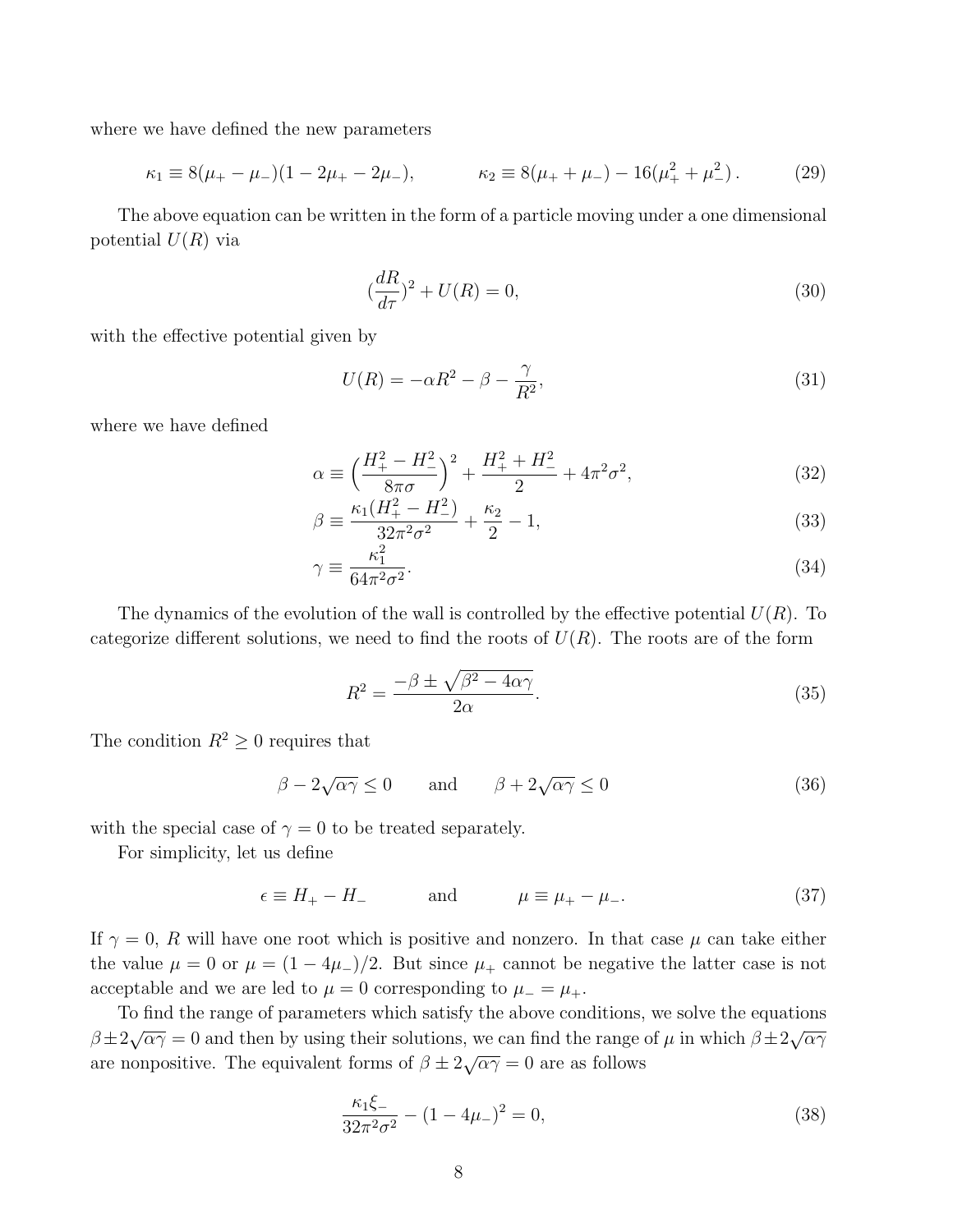and

$$
\frac{\kappa_1 \xi_+}{32\pi^2 \sigma^2} - (1 - 4\mu_-)^2 = 0,\tag{39}
$$

where  $\xi_{\pm}$  are defined as

$$
\xi_{\pm} = 2H_{-}\epsilon + \epsilon^{2} + 16\pi^{2}\sigma^{2} \pm \sqrt{(2H_{-}\epsilon + \epsilon^{2} + 16\pi^{2}\sigma^{2})^{2} + 64H_{-}^{2}\pi^{2}\sigma^{2}}.
$$
\n(40)

It is easy to see that  $\xi_-\leq 0$  and  $\xi_+\geq 0$ . Correspondingly, the solutions for the Eqs.(38) and (39) respectively are

$$
\mu_{\pm}^{(1)} = \left(\frac{1}{4} - \mu_{-}\right) \left(1 \pm \frac{\sqrt{\xi_{-}(\xi_{-} - 1)}}{\xi_{-}}\right),\tag{41}
$$

and

$$
\mu_{\pm}^{(2)} = \left(\frac{1}{4} - \mu_{-}\right) \left(1 \pm \frac{\sqrt{\xi_{+}(\xi_{+} - 1)}}{\xi_{+}}\right). \tag{42}
$$

One should note that if  $\xi_{\pm}$  are non-zero then we have  $\mu_{-}^{(1)} > \mu_{+}^{(1)}$  and  $\mu_{-}^{(2)} < \mu_{+}^{(2)}$ .

Therefore inequalities Eq. (36) hold when  $\mu_+^{(1)} \leq \mu \leq \mu_-^{(1)}$  and  $\mu \leq \mu_-^{(2)}$ ,  $\mu \geq \mu_+^{(2)}$ . However, since  $\gamma = 0$  is also a solution for both inequalities in Eq. (36), we can conclude that if  $\mu$  is in the interval  $[\mu_+^{(1)}, \mu_-^{(2)}]$  or  $[\mu_-^{(1)}, \mu_+^{(2)}]$  then Eq.(36) is satisfied. However, we should note that since the tension of string,  $\mu$ , cannot exceed 1/4 therefore  $\mu$  should be less than  $(1 - \mu_{-})/4$ ; on the other hand  $\mu_{+}$  cannot be negative so  $\mu$  should be greater than  $-\mu_{-}$  which means that the only allowed region for  $\mu$  is the interval  $[\max(\mu_+^{(1)}, -\mu_-), \max(\mu_-^{(2)}, -\mu_-)].$ 

The shape of the potential for various cases of  $\mu$  is plotted in Fig. 3. If  $\mu$  is in the open interval  $(\max(\mu_+^{(1)}, -\mu_-), \max(\mu_-^{(2)}, -\mu_-))$  then there are two physical solutions for R in Eq.(35), represented by the dashed-dotted (purple) curve in Fig.3, except for the case when  $\gamma = 0$ , which corresponds to the dashed (blue) curve in Fig. 3. In the case when  $\mu$  is one of the endpoints then there is just one physical solution for  $R$  which makes the potential to be negative or zero, represented by the solid (black) curve in Fig.3. In the first case we have both collapsing and expanding solutions except for the case when  $\gamma = 0$  where there is just one expanding solution for the evolution of the bubble wall.

## 3 Decay rate and Euclidean action

Let us now calculate the Euclidean action of our instanton. Analogous to the thin-wall Euclidean bounce solution, we perform a wick rotation  $t \to -i\eta$ . Thus the metric (5) becomes Euclidean with the coordinate  $\eta$  having a period of  $\beta_k$ . The bubble wall trajectory is now oscillatory  $(\eta(\tau), r(\tau))$  and in the thin wall limit it is the locus where the exterior of the bubble  $(r > r(\tau))$  should be matched with the interior region  $(r < r(\tau))$ . There is a conical singularity at  $r = r_H$  for any arbitrary value of  $\beta_k$  where the field equations break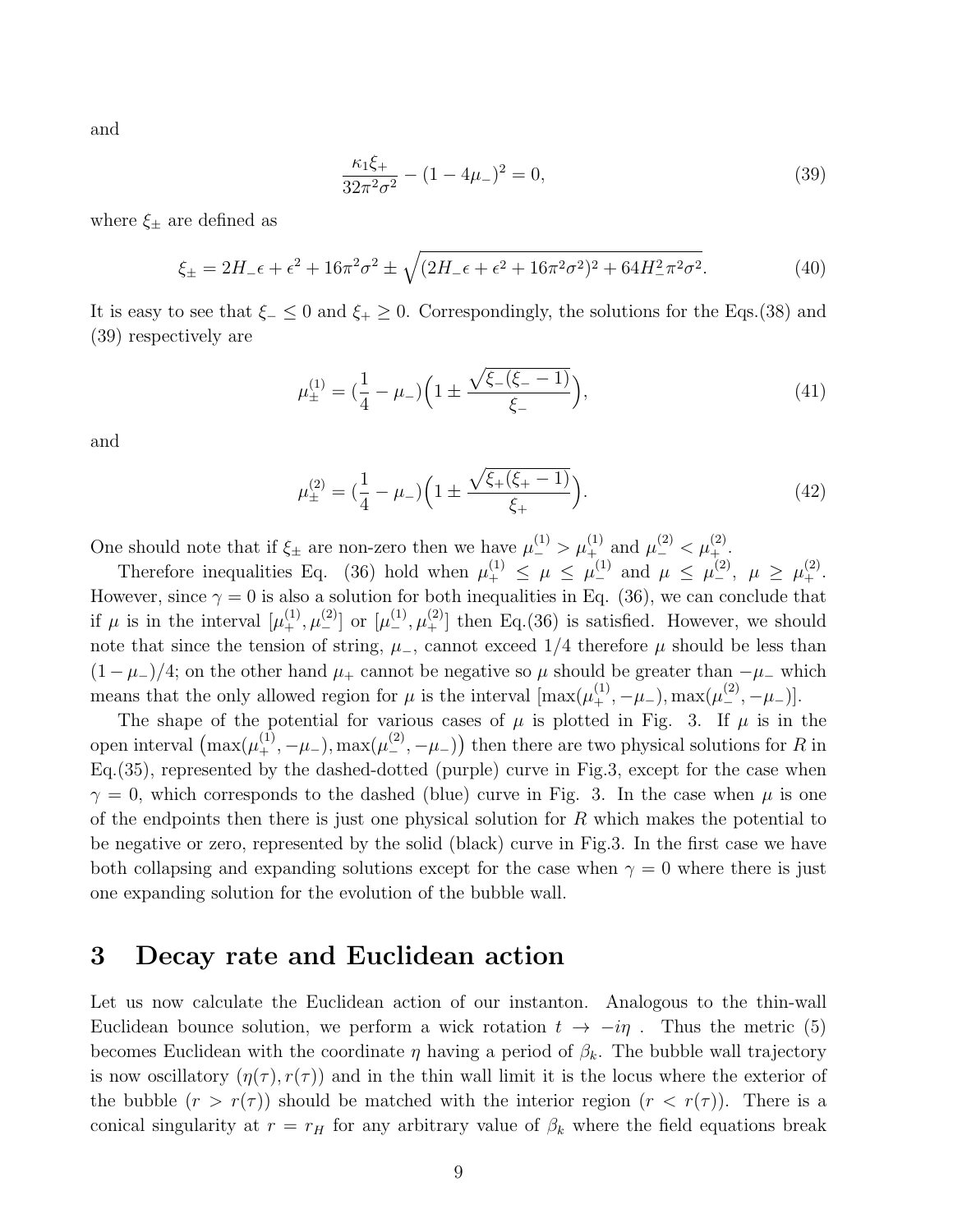

Figure 3: Potential with different values of  $\mu$  where  $\mu_- = 0.01$ ,  $H_- = 0.1$ ,  $\epsilon = 0.01$  and  $\sigma = 0.01$ .

down. However, the conical singularity contributes to the Euclidean action as we discuss in the following. Generally speaking, the manifold is separated to the right and left of the wall denoted by  $\mathcal{M}_{\pm}$  with conical singularities on each side of the bubble wall.

Hence, the total action splits into four parts

$$
I = I_{\mathcal{H}} + I_{-} + I_{+} + I_{\mathcal{W}},\tag{43}
$$

where  $I_{\mathcal{H}}$  is the contribution from the conical singularity part and is obtained (the details can be found in Appendix A) as

$$
I_{\mathcal{H}} = \frac{-\mathcal{A}_c}{4},\tag{44}
$$

in which  $A_c$  is the cosmological horizon area defined as

$$
\mathcal{A}_c = \frac{1}{H^2} Vol(S_2) = \frac{4\pi}{H^2} (1 - 4\mu)
$$
\n(45)

with  $Vol(S_2)$  being the volume of the two-spheres but with the wedge of deficit angle removed.

The action of the thin wall  $I_W$  is given by

$$
I_{\mathcal{W}} = \int_{\mathcal{W}} d^3 x \sqrt{h} \sigma , \qquad (46)
$$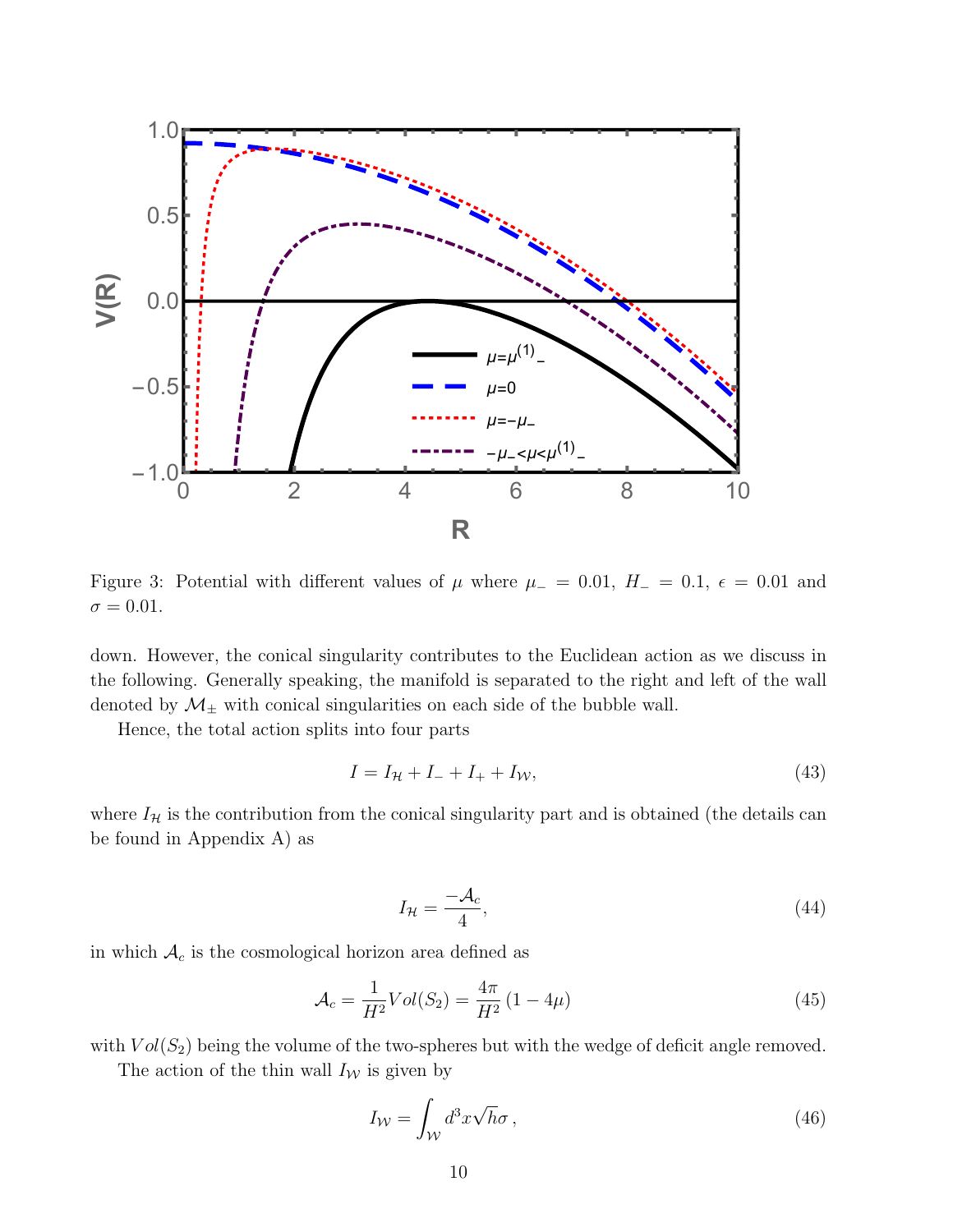and the remaining bulk actions with Gibbons-Hawking boundary terms are

$$
I_{\pm} = -\frac{1}{16\pi} \int_{\mathcal{M}_{\pm}} d^4 x \sqrt{g} \left( \mathcal{R} + 16\pi \mathcal{L}_m \right) + \frac{1}{8\pi G} \int_{\partial \mathcal{M}_{\pm}} d^3 x \sqrt{^3 g} K. \tag{47}
$$

Note that  $\partial \mathcal{M}_{\pm}$  denote the boundaries both on the conical deficit and on the bubble wall.

To decompose the action into space and time we introduce a family of spacelike surfaces  $\Sigma_t$  labeled by t, and a timelike vector field  $t_\mu$  satisfying  $t^\mu \nabla_\mu t = 1$  [57]. We can decompose  $t_\mu$ in terms of  $u^{\mu}$ , the unit normal to the surfaces, into lapse and shift vector as  $t^{\mu} = Nu^{\mu} + N^{\mu}$ . Using the Gauss-Codazzi equations [55, 56], we can decompose the four-dimensional Ricci scalar as follows

$$
\mathcal{R} = R - K^2 + K_{\mu\nu}^2 - 2\nabla_{\mu}(u^{\mu}\nabla_{\nu}u^{\nu}) + 2\nabla_{\nu}(u^{\mu}\nabla_{\mu}u^{\nu})
$$
(48)

Substituting this into the action (47), the two total derivative terms in (48) results in boundary term contributions. The first term is proportional to  $u^{\mu}$  and its contribution is only on the initial and final boundaries which exactly cancel the Gibbons-Hawking boundary terms on these surfaces. However, the second term is orthogonal to  $u^{\mu}$  and gives rise to the surface integral on the bubble wall. Thus, the action (47) takes the form

$$
I_{\pm} = \frac{1}{16\pi} \int_0^{\beta_k} d\eta \int_{\Sigma_{\tau}} \sqrt{^3 g} (R + K_{\mu\nu} K^{\mu\nu} - K^2 + 16\pi \mathcal{L}_m) -\frac{1}{8\pi} \int_W K_{\pm} + \frac{1}{8\pi} \int_W n_{\pm\nu} u^{\mu} \nabla_{\mu} u^{\nu},
$$
(49)

with  $n_{\pm\nu}$  defined in Eq. (13) is normal to the wall and  $\eta$  is the Euclidean time,  $\eta = i\tau$ . Note that the integral over  $\eta$  is taken over the interval  $0 < \eta < \beta_k$ .

Now, let us elaborate more on the first term in Eq. (47). We introduce the canonical momenta  $\pi^{\mu\nu}$  and  $\pi$  conjugate respectively to  ${}^3g_{\mu\nu}$  and  $\phi$  (the scalar field in the matter Lagrangian). The extrinsic curvature is related to the time derivative of the three-metric  $\dot{g}_{ij}$ as

$$
K_{\mu\nu} = \frac{1}{2N} \left[ \dot{g}_{\mu\nu} - 2 \nabla_{(\mu} N_{\nu)} \right]. \tag{50}
$$

Hence, for the first integral we have

$$
I_{\pm}^{(1)} = \frac{1}{16\pi} \int_0^\beta d\eta \int_{\Sigma_\tau} \left[ {}^3\partial_\eta g_{ij} \pi^{ij} - \partial_\eta \phi \pi - N \mathcal{H} - N^i \mathcal{H}_i \right],\tag{51}
$$

where  $\mathcal{H}$  and  $\mathcal{H}_i$  are the Hamiltonian and momentum constraints respectively which both vanish identically  $\mathcal{H} = \mathcal{H}_i = 0$ . Furthermore, the static symmetry implies  ${}^3\partial_{\eta}g_{ij} = \partial_{\eta}\phi = 0$ .

The second integral is related to the surface stress tensor  $S_{\mu\nu} = -\sigma h_{\mu\nu}$  via  $K_{+} =$  $12\pi\sigma - K_$ . The contribution to the action from the last term of the boundary with  $u_{\mu} = (\sqrt{1-f}, 0, 0, 0)$  gives

$$
u^{\mu}\nabla_{\mu}u^{\nu}\partial_{b} = -\frac{\partial_{r}f\partial_{r}}{2},\qquad(52)
$$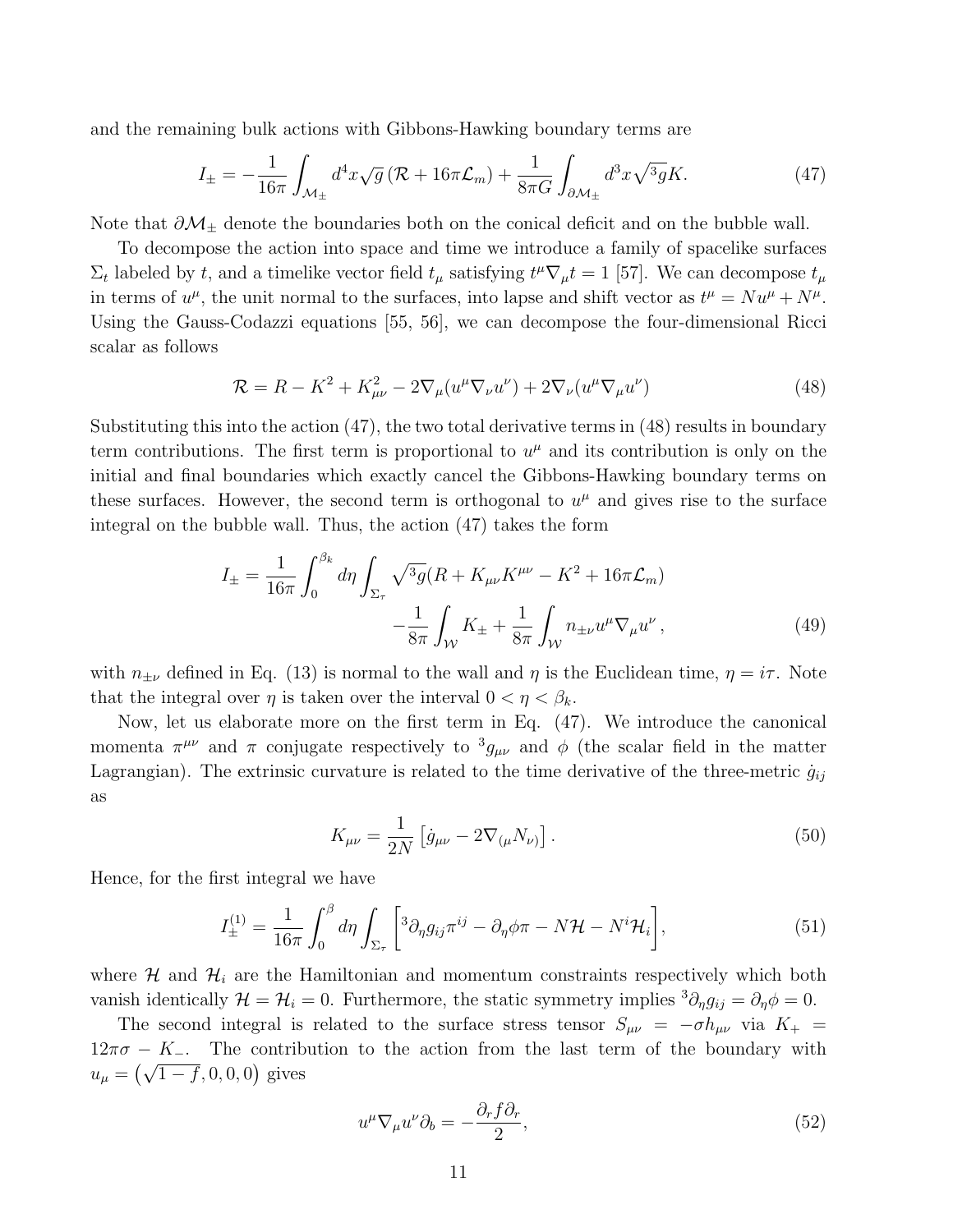Then the total action for the bubble becomes

$$
I = -\frac{1}{4} \mathcal{A}_c - \frac{1}{2} \int_{\mathcal{W}} d\eta \sigma - \frac{1}{16\pi} \int_{\mathcal{W}} d\eta \left( \frac{\partial f_+}{\partial r_+} \dot{t}_+ - \frac{\partial f_-}{\partial r_-} \dot{t}_- \right). \tag{53}
$$

Using Eq. (20), the action can be further simplified to

$$
I = \frac{1}{4} \left( -\mathcal{A}_c + 2 \int_{\mathcal{W}} d\eta R \left( \dot{t}_+ - \dot{t}_- \right) \right). \tag{54}
$$

In general,  $t_{\pm}$  can be positive or negative which correspond respectively to the movement forward and backward in time, i.e. expanding or collapsing bubbles. Here, we are interested in the behaviour of the expanding vacuum bubble around cosmic string, though the probabilities of both solutions are the same.

In the following first we consider some simple cases where the results can be obtained analytically followed by the general case which requires numerical analysis.

# 3.1 Coleman de Luccia bubbles:  $\mu_+ = \mu_- = 0$  and  $\Lambda_- = 0$

As a simple check of our formalism, first we consider the nucleation of a bubble from dS vacuum to Minkowski vacuum, the CDL process where there is no string with  $\mu_+ = \mu_- = 0$ . For this purpose, using Eq. (28), the Lorentzian radius of the bubble is obtained to be

$$
R(t) = \frac{1}{\sqrt{\alpha}} \cosh(\sqrt{\alpha}t),\tag{55}
$$

which in Euclidean time is given by

$$
R(\eta) = \frac{1}{\sqrt{\alpha}} \cos(\sqrt{\alpha}\eta), \qquad \frac{-\pi}{2\sqrt{\alpha}} < \eta < \frac{\pi}{2\sqrt{\alpha}}.
$$
 (56)

Wick rotating the time coordinate makes this coordinate to have the period of  $\beta_k = \frac{\pi}{\sqrt{\alpha}}$ . Thus, the integration in calculating the Euclidean action in equations (49)-(54) is over one period of the oscillatory Euclidean motion of the wall. Hence, using Eq. (56) in Eq. (54) with  $A_c = \frac{4\pi}{H^2}$  will lead to

$$
I = -\pi \frac{H^2 + 8\sigma^2}{(H^2 + 4\sigma^2)^2}.
$$
\n(57)

Then, the exponent of the decay rate  $\Gamma \propto e^{-B}$  can be computed using

$$
B = I - I_{dS},\tag{58}
$$

yielding

$$
B_{CDL} = \frac{\pi}{H^2} \frac{16\sigma^4}{\left(H^2 + 4\sigma^2\right)^2},\tag{59}
$$

which is the result obtained in [13] for the non-singular  $O(4)$  instanton.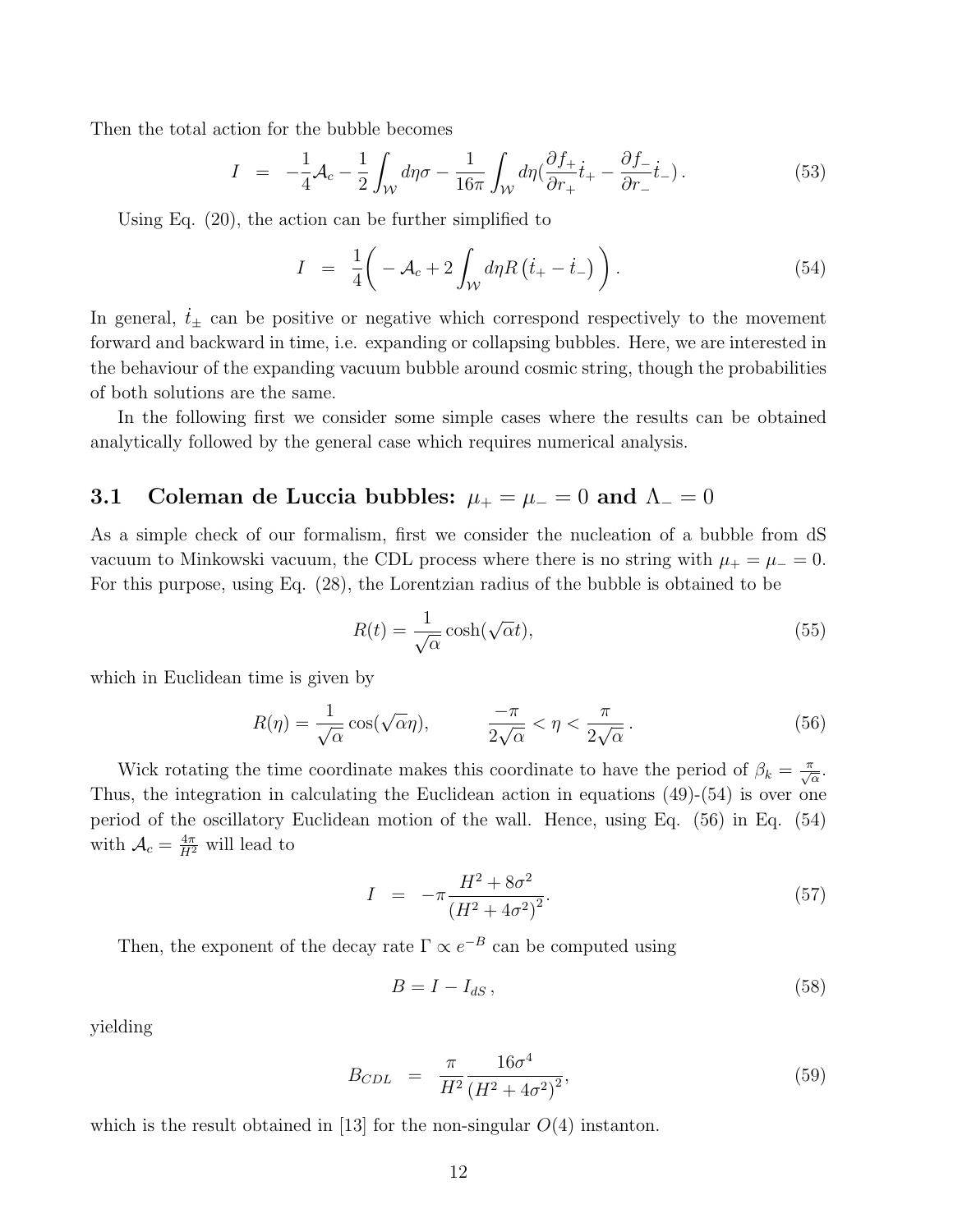### 3.2 Special case of  $\mu_-=\mu_+$  and  $H_-=0$

The next simple case which can be solved analytically is when the tensions of the cosmic string in both interior and the exterior of the bubble wall are equal,  $\mu = \mu_+$ , and the transition is from a dS spacetime to the Minkowski spacetime. In this simplified case we can analytically trace the effects of the cosmic string tension on the nucleation rate.

In this case the radius of bubble in terms of Euclidean time from Eq. (28) is obtained to be

$$
R(\eta) = \sqrt{\frac{1 - 8\mu_-(1 - 2\mu_-)}{\alpha}} \cos(\sqrt{\alpha}\eta), \qquad \frac{-\pi}{2\sqrt{\alpha}} < \eta < \frac{\pi}{2\sqrt{\alpha}}.
$$
 (60)

Since  $\mu$  should be less than 1/4, we conclude that the physical radius of the bubble is always smaller than the CDL one. However, as we show in the following, the decay rate for this case is greater than that of CDL bubble.

Herein, the contribution from the conical deficit is given by

$$
I_{\mathcal{H}} = -\frac{\pi}{H^2}(1 - 4\mu)
$$
\n(61)

From Eqs. (54) and (58), the exponent of the decay rate is

$$
B = \left[ -\frac{16\omega\sigma^{2}\sqrt{2\mu_{-}(1-2\mu_{-})}}{(H^{2}+4\sigma^{2})^{2}} + \frac{16\sigma^{4}+H^{4}}{H^{2}(H^{2}+4\sigma^{2})^{2}}\tan^{-1}\left(\frac{\omega}{2\sqrt{2\mu_{-}(1-2\mu_{-})}}\right) + \frac{16\sigma^{4}-H^{4}}{H^{2}(H^{2}+4\sigma^{2})^{2}}\left(\tan^{-1}\left(2\frac{H^{2}+4\sigma^{2}}{H^{2}-4\sigma^{2}}\frac{\sqrt{2\mu_{-}(1-2\mu_{-})}}{\omega}\right) - \frac{\pi}{2}\right)\right].
$$
\n(62)

It is constructive to compare the decay rate here with the decay rate in CDL, given by  $B_{CDL}$ in Eq. (59), so we write  $B = B_{CDL} + \Delta B$ . Subtracting  $B_{CDL}$  from Eq. (62) yields

$$
\Delta B = \frac{16\sigma^4}{H^2(H^2 + 4\sigma^2)^2} [\tan^{-1}(\frac{\omega}{2\sqrt{2\mu_-(1-2\mu_-)}}) - \tan^{-1}(2\frac{H^2 + 4\sigma^2}{H^2 - 4\sigma^2}\frac{\sqrt{2\mu_-(1-2\mu_-)}}{\omega}) - \frac{\pi}{2}]
$$

$$
+\frac{H^4}{H^2(H^2+4\sigma^2)^2}[\tan^{-1}(\frac{\omega}{2\sqrt{2\mu_-(1-2\mu_-)}})+\tan^{-1}(2\frac{H^2+4\sigma^2}{H^2-4\sigma^2}\frac{\sqrt{2\mu_-(1-2\mu_-)}}{\omega})-\frac{\pi}{2}]
$$
  
 
$$
-\frac{16\omega\sigma^2\sqrt{2\mu_-(1-2\mu_-)}}{(H^2+4\sigma^2)^2}.
$$
 (63)

It can be shown analytically that  $\Delta B \leq 0$  so we conclude that  $B \leq B_{CDL}$ ; this fact is also supported numerically in Fig.4. Consequently, the decay rate is greater than the case of CDL so the string acts as a catalyzer. This is similar to the conclusion in [49] in which it is shown that a black hole acts as a catalyzer for the decay rate.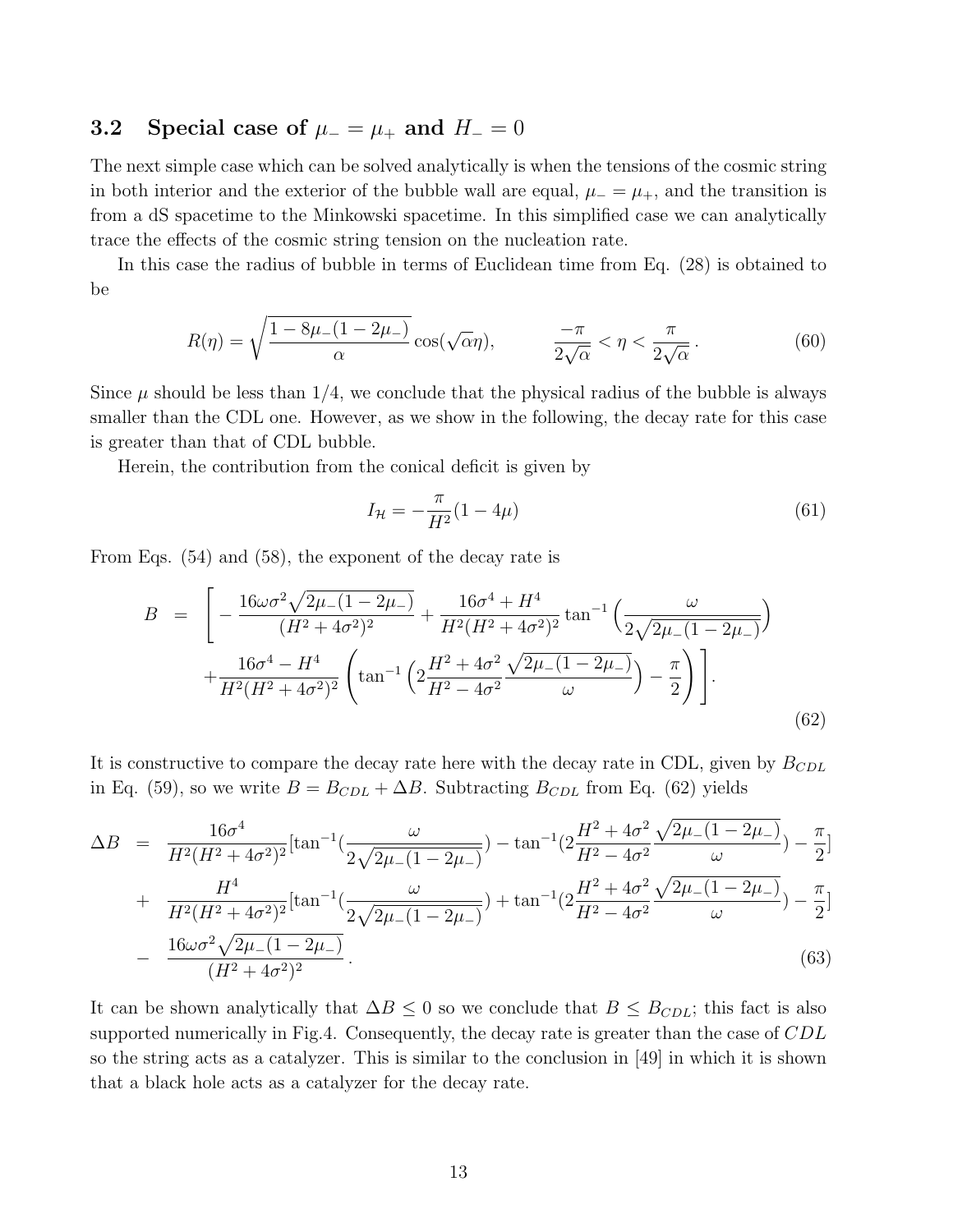

Figure 4:  $\Delta B/B_{CDL}$  for different values of H and  $\sigma$ .

#### 3.3 General case

The general case of decay from a dS vacuum to another dS vacuum with no restrictions on  $\mu_{\pm}$  can not be solved analytically so we have to employ numerical analysis to see the effects of cosmic string on the decay rate.

The radius of the bubble  $R(\tau)$  from Eq. (28) is obtained to be

$$
R(\tau) = \left[ \frac{\cos(2\sqrt{\alpha}\eta)}{8\alpha} \left( -2\beta + (-4\alpha\gamma + \beta^2 + 1) \right) + \sqrt{(-4\alpha\gamma + \beta^2 - 1)^2 \sin^2(2\sqrt{\alpha}\eta) + ((-4\alpha\gamma + \beta^2 + 1)\cos(2\sqrt{\alpha}\eta) - 2\beta)^2} \right) \right]^{1/2}
$$
\n(64)

We solve the Euclidean action numerically and compare it to the CDL action. The result is shown in Fig. 5. The starting point from the left of solid thick red line with  $H_-=0$  and  $\mu_$  = 0 represents the value of the CDL tunnelling rate. As the tension of string in false vacuum  $(\mu)$  grows the exponent B falls off and the rate enhances. Moreover, for the case when the nucleation is from dS to dS, shown by the black dot-dashed curve (with non-zero  $H_$ ), the nucleation rate is even larger than the CDL tunnelling. In both cases, we have found that for  $\mu > 0$ , as  $\mu$  increases, the action reduces compared to CDL and the tunnelling rate increases. In fact, as  $\mu$ <sub>−</sub> increases the nucleation rate increases too, indicating that the tension of cosmic string acts as a catalyzer. Interestingly, for a given  $\mu$ <sub>−</sub>, the stronger is the screening effect (meaning that an observer inside the bubble would measure a smaller value of the tension compared to an outside observer), the higher is the decaying rate.

However, it is important to note that for  $\mu < 0$  (i.e. a denser string in true vacuum than in the false vacuum) the decay rate is not a monotonic function of  $\mu$  and has a concave shape. Therefore, there are some intervals in which the string has a suppressing effect on the decay rate.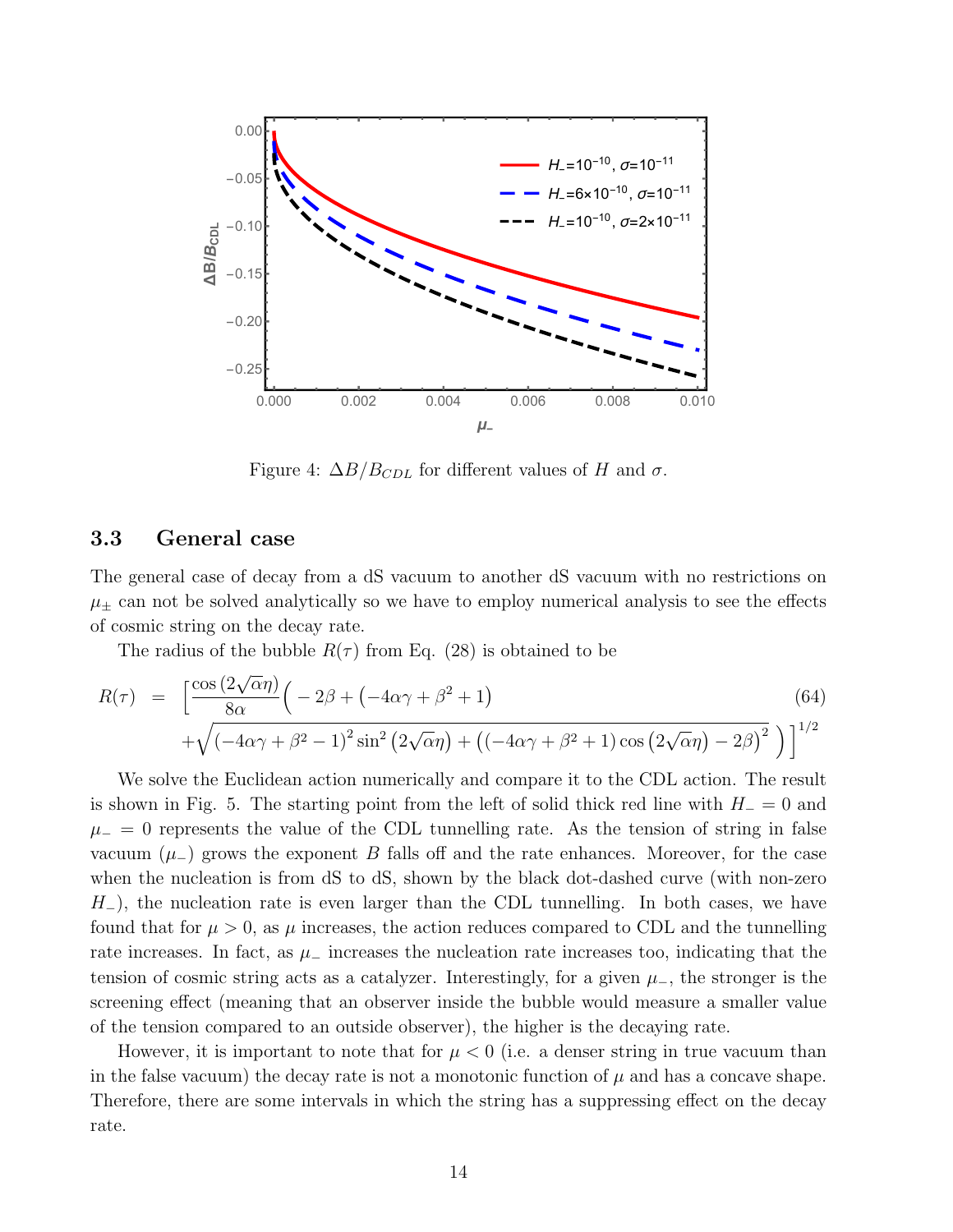

Figure 5:  $B/B_{CDL}$  with different values of  $\mu$ <sub>-</sub> and  $H$ <sub>-</sub>.

# 4 Summary

In this work we have studied the effects of cosmic string on vacuum decay and bubble nucleation. Working in thin wall approximation, the bubble wall is a timelike surface which divides the spacetime into two regions of the exterior unstable false vacuum and the interior stable true vacuum. Using the IJC method the dynamics of the evolution of the bubble wall is studied and the Euclidean action and the nucleation decay rate are calculated.

The imprints of the cosmic string on nucleation rate are twofolds. First, the bubble in this case has the shape of a rugby ball. This is because a cosmic string produces a deficit angle in spacetime around itself in which a wedge of  $8\pi\mu$  is removed from the sphere. As a result, the formed bubble is not exactly spherical, but has the shape of a rugby ball. Second, the tension of the cosmic string and also the difference between the measured tensions of the cosmic string from inside and outside the bubble generally enhance the nucleation rate so, as shown in sections (3.2) and (3.3), the string acts as a catalyzer.

There are some open questions related to our setup of bubble nucleation in the presence of cosmic strings which may be studied in future. An interesting issue is the question of the negative modes of vacuum decay [58, 59, 60, 61, 62]. In [63] it is shown that with a black hole as a bubble nucleation site, there is only one negative mode in contrast to CDL instanton. Therefore, it is worth addressing negative mode in the presence of cosmic string. Another direction of work is to look for cosmological imprints of the bubble nucleation. In [64, 65], it is shown that bubbles lead to black hole which may provide seeds for primordial black holes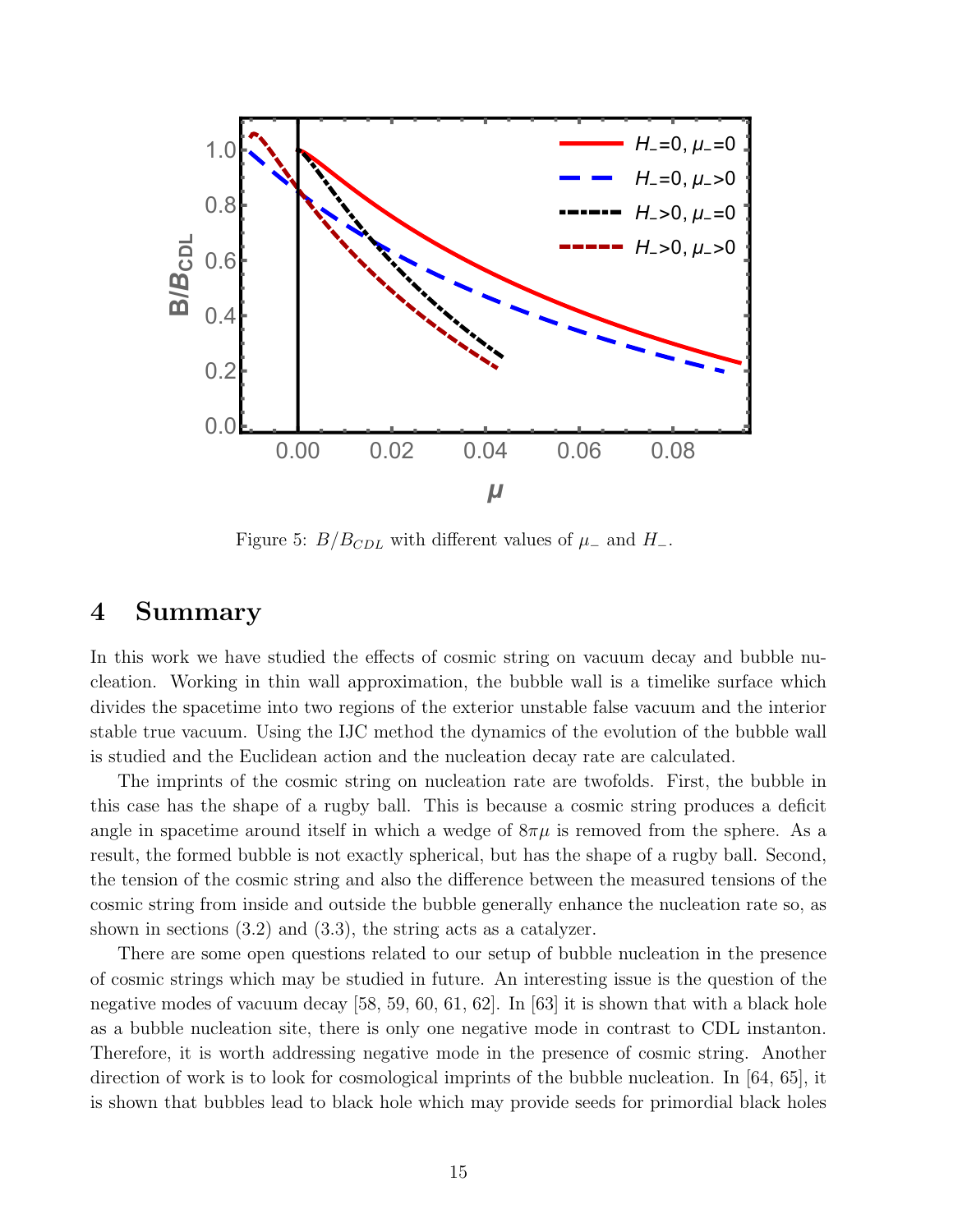as candidates for LIGO observations. This direction can be pursued in this setup but with the difference that the bubble is not spherical while there is a string at the core of the bubble which will make the analysis non-trivial. In addition, one may be interested to investigate the trace of bubble nucleation around cosmic string during or after inflation and look for its imprints on CMB anisotropies. To be specific, in [66] the imprints of CDL instanton during inflation to generate CMB statistical anisotropies and power asymmetry are studied while in [67] these analysis were extended to the case of an isolated string during inflation. Combining and extending the methods of [66, 67] one can look for the effects of our setup of a rugby ball shaped bubble with a string in its core on CMB maps. Finally, looking for the direct detection of cosmic strings through gravitational lensing effect [68, 69, 70] can be another direction in which our setup can be searched for observationally.

Acknowledgments: A. K. and T. R. would like to thank Saramadan (Iran Science Elites Federation) for support.

## A Euclidean action and conical singularities

Here we present the details of the analysis for the contribution of the deficit angle to the Euclidean action, similar to analysis of [63].

The Euclidean metric for the static line element (5) is regular in the region  $r < H^{-1}$ . However, this metric has a conical singularity at  $r_H = H^{-1}$  [63]. Let us now calculate the contribution of the conical singularity to the action. The metric in Euclidean time  $t \to -i\eta$ is written in the form

$$
ds^{2} = f(r_{s})d\eta^{2} + \frac{1}{f(r_{s})}dr_{s}^{2} + r_{s}^{2}d\Omega^{2}
$$
\n(65)

which is asymptotically flat and  $\eta$  is periodic with period  $2\pi\beta$ . Thus, the above metric represents a manifold with  $\mathcal{M} = \bar{D} \times S^2$ , where  $\bar{D}$  is the closed two-dimensional disc and  $S^2$  is a two-sphere. Near the horizon we define  $f(r_s) = f'_H(r - r_H) + \mathcal{O}(r - r_H)^2$  with  $f'_{H} = f'(r_s)|_{r=r_H}$ , so that the metric becomes

$$
ds^{2} = f'_{H}(r - r_{H})d\eta^{2} + \frac{1}{f'_{H}(r - r_{H})}dr_{s}^{2} + r_{H}^{2}d\Omega^{2}.
$$
 (66)

Now defining the proper radius distance as

$$
d\zeta = \frac{dr}{f_H'(r - r_H)},\tag{67}
$$

the metric takes the following asymptotic form

$$
ds^2 = \left(\frac{\zeta}{\delta}\right)^2 d\eta^2 + d\zeta^2 + r_H^2 d\Omega^2
$$
\n(68)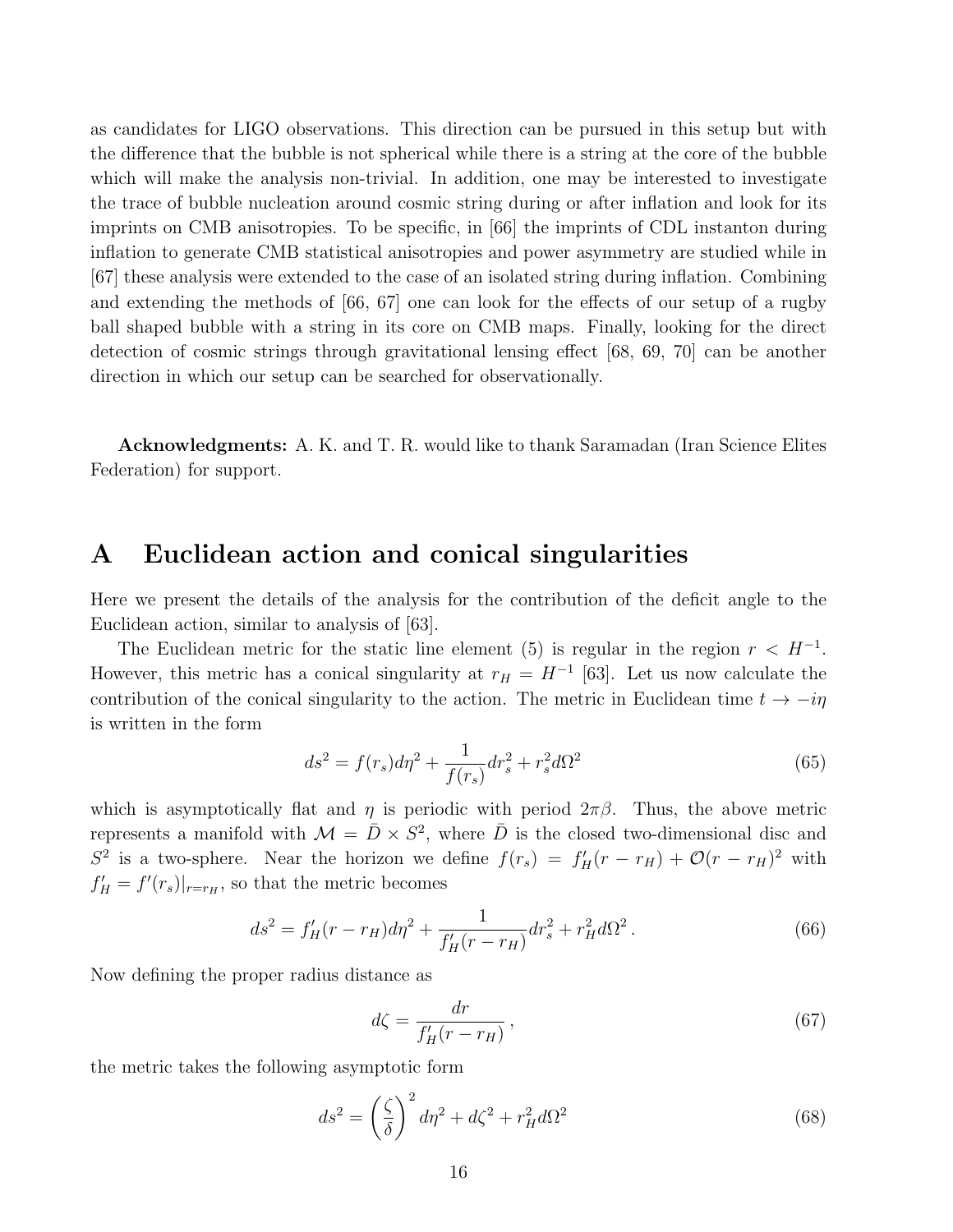with  $\delta^{-1} = \frac{f'_H}{2}$ . This is the direct sum of a line element of a cone with  $\tau$  running from 0 to 2πδ. Thus, the metric (68) near the horizon has the topology of  $C_\delta \times S_2$ , where  $C_\delta$  is a cone with deficit angle  $2\pi(1-\delta)$ . For  $\delta \neq 1$  the space is regular everywhere except at  $\zeta = 0$  where it has a singularity [71, 72, 73].

We can take  $\zeta = 0$  to be the center of a two-sphere and  $\zeta = \varepsilon$  corresponds to the threesurface at the boundary  $\partial M$ . For  $0 < \zeta \leq \varepsilon$  the coordinate system is regular. Hence we can do the integrals in this range.

In such manifolds with conical deficit, the singularity is smoothed out with a regular function. Let us approximate the cone by a regular function  $A(\zeta)$ 

$$
ds^{2} = A(\zeta)^{2} d\eta^{2} + d\zeta^{2} + r^{2} d\Omega_{H}^{2},
$$
\n(69)

such that  $A'(0) = 1$  and  $A'(\epsilon) = (1 - \delta)$ , where  $2\pi\delta$  is the deficit angle.

The Ricci scalar in the vicinity of  $\zeta = 0$  is

$$
\mathcal{R} = -\frac{2A''}{A} - \frac{2A'}{Ar}
$$

$$
\sim -\frac{2A''}{A} + \mathcal{O}(\zeta).
$$
(70)

As we see, the first term  $A'' = \mathcal{O}(\frac{(A'(\varepsilon) - A'(0))}{\varepsilon})$  $\frac{-A'(0)}{\varepsilon}$  is the unbounded term. For a small region around  $\zeta = 0$  performing the integration by parts and eliminating the second time derivatives we are thus lead to

$$
\int d^4x \sqrt{g} \mathcal{R} \sim \mathcal{A}\left(A'(0) - A'(\varepsilon)\right) + \mathcal{O}(\varepsilon) = 4\pi \delta \mathcal{A} + \mathcal{O}(\varepsilon),\tag{71}
$$

in which  $A$  is the area of a two-sphere<sup>5</sup>. For the Gibbons-Hawking boundary term, with the normal vector  $n = -d\zeta$  and the extrinsic curvature  $K = \frac{A'}{A} - \frac{4}{\zeta}$  we obtain

$$
\int_{\partial \mathcal{M} \text{ or } \zeta = \varepsilon} d\tau d\Omega A \zeta^2 K \sim -2\pi \mathcal{A} A'(\varepsilon) + \mathcal{O}(\varepsilon) = -2\pi \mathcal{A} (1 - \delta) + \mathcal{O}(\varepsilon) ,\tag{72}
$$

Now, the contribution of the deficit angle,  $\beta$  with  $\epsilon \to 0$  is obtained to be

$$
I_{\mathcal{H}} = -\frac{1}{16\pi G} \int d^4x \sqrt{g} \mathcal{R} + \frac{1}{8\pi G} \int d^3x \sqrt{h} K = -\frac{\mathcal{A}}{4G} = -\frac{\pi}{GH^2} (1 - 4\mu). \tag{73}
$$

# References

- [1] S. R. Coleman, Phys. Rev. D 15, 2929 (1977) Erratum: [Phys. Rev. D 16, 1248 (1977)].
- [2] E. J. Weinberg, "Classical solutions in quantum field theory : Solitons and Instantons in High Energy Physics,"

<sup>&</sup>lt;sup>5</sup>For the dS Universe one can see that the area of the cosmological horizon is  $\mathcal{A}_c = 4\pi r_H^2 = \frac{4\pi}{H^2}$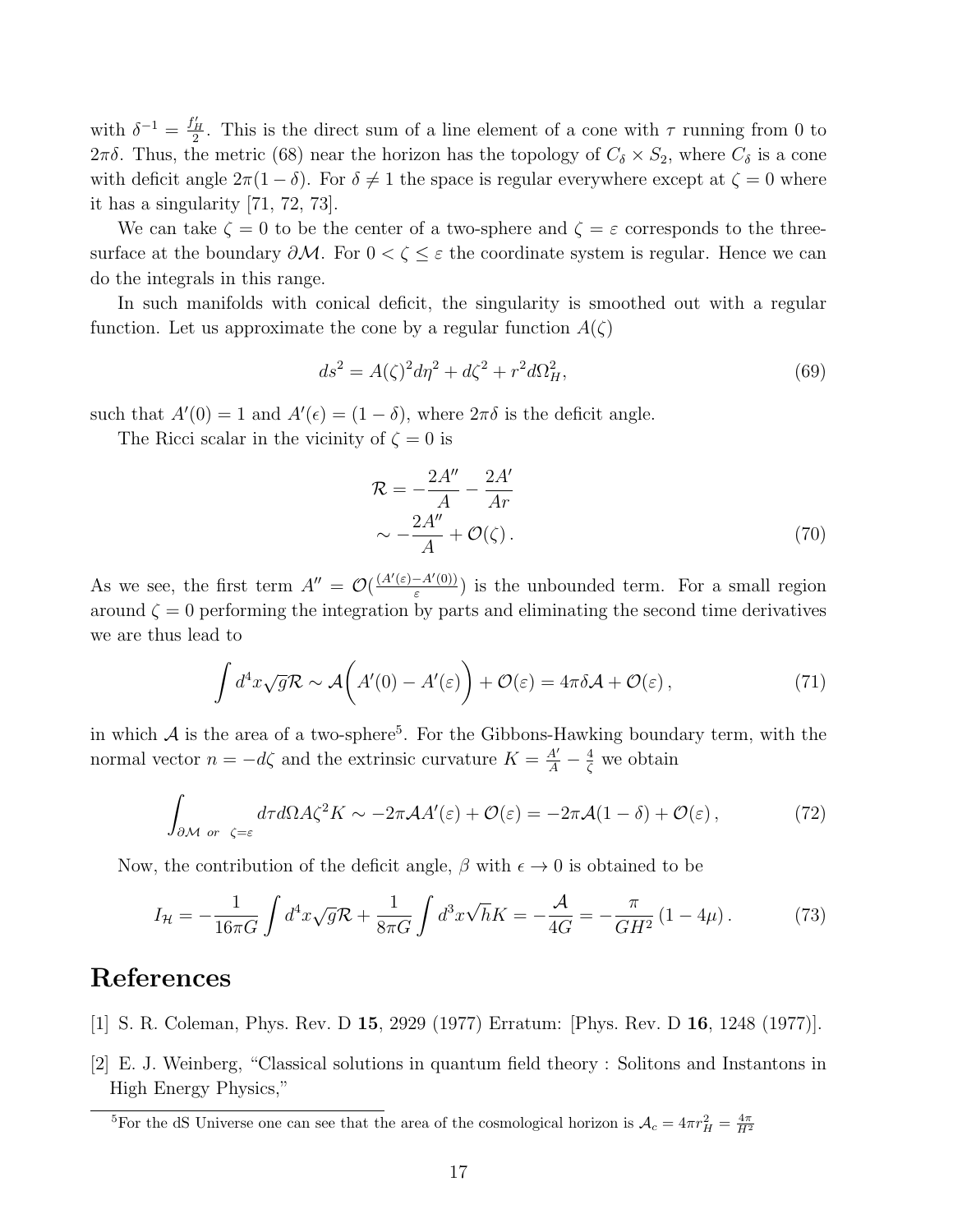- [3] G. Aad et al. [ATLAS Collaboration], Phys. Lett. B 716, 1 (2012), [arXiv:1207.7214  $\vert$ hep-ex $\vert$ .
- [4] S. Chatrchyan et al. [CMS Collaboration], Science 338, 1569 (2012).
- [5] G. Degrassi, S. Di Vita, J. Elias-Miro, J. R. Espinosa, G. F. Giudice, G. Isidori and A. Strumia, JHEP 1208, 098 (2012), [arXiv:1205.6497 [hep-ph]].
- [6] D. Buttazzo, G. Degrassi, P. P. Giardino, G. F. Giudice, F. Sala, A. Salvio and A. Strumia, JHEP 1312 (2013) 089, [arXiv:1307.3536 [hep-ph]].
- [7] P. Q. Hung, Phys. Rev. Lett. 42 (1979) 873.
- [8] M. Sher, Phys. Rept. 179, 273 (1989).
- [9] S. Chigusa, T. Moroi and Y. Shoji, Phys. Rev. Lett. 119, no. 21, 211801 (2017), [arXiv:1707.09301 [hep-ph]].
- [10] S. Chigusa, T. Moroi and Y. Shoji, Phys. Rev. D 97, no. 11, 116012 (2018), [arXiv:1803.03902 [hep-ph]].
- [11] C. G. Callan, Jr. and S. R. Coleman, Phys. Rev. D 16, 1762 (1977).
- [12] S. R. Coleman, V. Glaser and A. Martin, Commun. Math. Phys. 58, 211-221 (1978).
- [13] S. R. Coleman and F. De Luccia, Phys. Rev. D 21, 3305 (1980).
- [14] M. S. Turner, E. J. Weinberg and L. M. Widrow, Phys. Rev. D 46, 2384 (1992).
- [15] M. Bucher, A. S. Goldhaber and N. Turok, Phys. Rev. D 52, 3314 (1995), [hepph/9411206].
- [16] J. Garcia-Bellido, Phys. Rev. D 54, 2473 (1996), [astro-ph/9510029].
- [17] A. D. Linde, M. Sasaki and T. Tanaka, Phys. Rev. D 59, 123522 (1999), [astroph/9901135].
- [18] J. O. Gong and M. Sasaki, JCAP 0901, 001 (2009), [arXiv:0804.4488 [astro-ph]].
- [19] D. Yamauchi, A. Linde, A. Naruko, M. Sasaki and T. Tanaka, Phys. Rev. D 84, 043513 (2011), [arXiv:1105.2674 [hep-th]].
- [20] K. Sugimura, D. Yamauchi and M. Sasaki, JCAP 1201, 027 (2012), [arXiv:1110.4773  $\left[\text{gr-qc}\right]$ .
- [21] K. Sugimura, D. Yamauchi and M. Sasaki, EPL 100, no. 2, 29004 (2012), [arXiv:1208.3937 [astro-ph.CO]].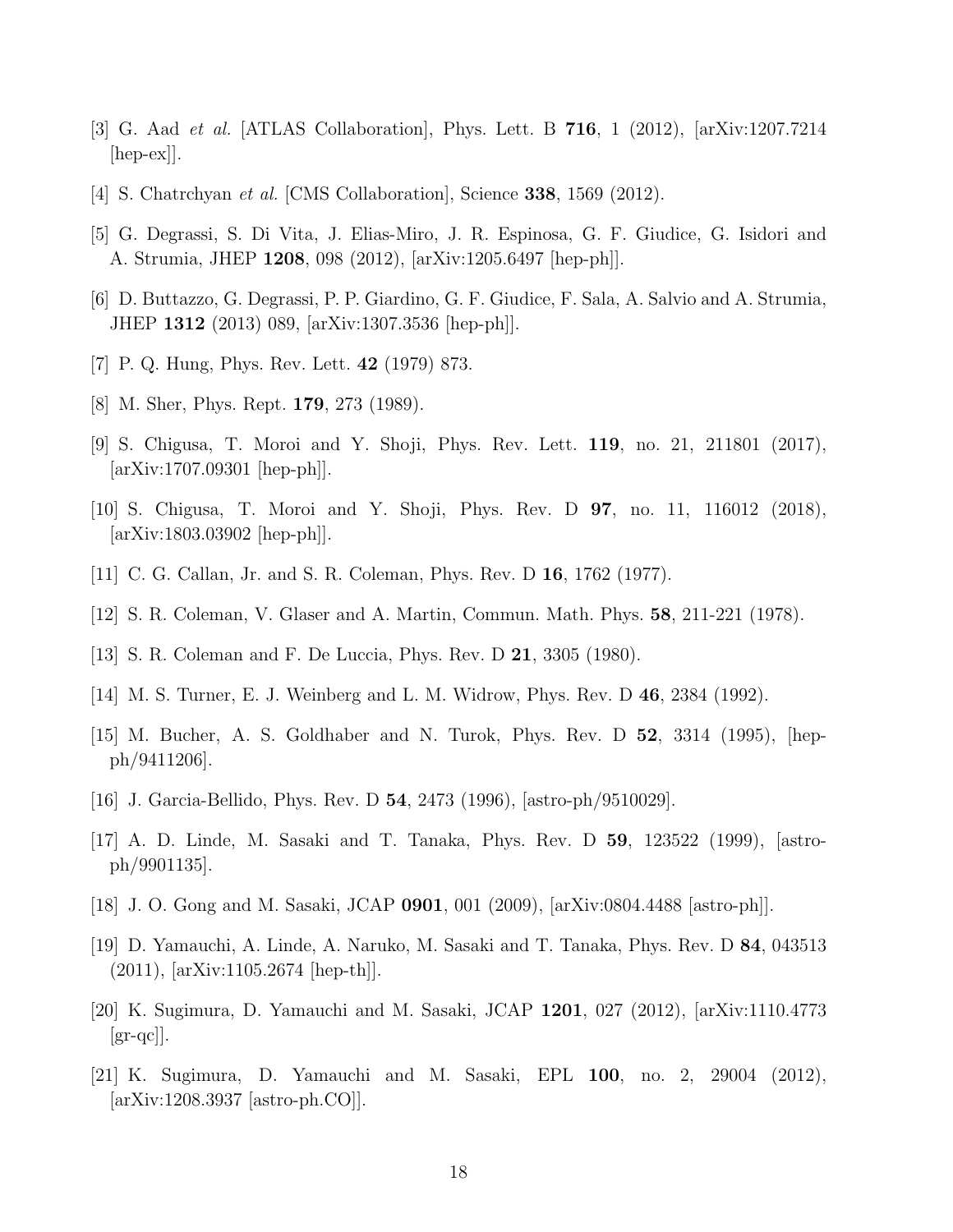- [22] J. White, Y. l. Zhang and M. Sasaki, Phys. Rev. D 90, no. 8, 083517 (2014), [arXiv:1407.5816 [astro-ph.CO]].
- [23] K. Sato, M. Sasaki, H. Kodama and K. i. Maeda, Prog. Theor. Phys. 65, 1443 (1981).
- [24] H. Kodama, M. Sasaki and K. Sato, Prog. Theor. Phys. 68, 1979 (1982).
- [25] S. K. Blau, E. I. Guendelman and A. H. Guth, Phys. Rev. D 35 (1987) 1747.
- [26] W. Israel, Nuovo Cim. B 44S10, 1 (1966) [Nuovo Cim. B 44, 1 (1966)] Erratum: [Nuovo Cim. B 48, 463 (1967)].
- [27] B. Salehian and H. Firouzjahi, Phys. Rev. D 99, no.2, 025002 (2019), [arXiv:1810.01391  $\vert \text{hep-th} \vert$ .
- [28] C. W. Misner and D. H. Sharp, Phys. Rev. 136, B571 (1964).
- [29] G. C. McVittie, Mon. Not. Roy. Astron. Soc. 93, 325 (1933).
- [30] W. A. Hiscock, Phys. Rev. D 35, 1161 (1987).
- [31] W. A. Hiscock, Phys. Lett. B 366, 77 (1996), [gr-qc/9510003].
- [32] R. Gregory, I. G. Moss and B. Withers, JHEP 1403, 081 (2014), [arXiv:1401.0017 [hep $th$ ].
- [33] P. Burda, R. Gregory and I. Moss, JHEP 1508, 114 (2015), [arXiv:1503.07331 [hep-th]].
- [34] N. Oshita, M. Yamada and M. Yamaguchi, Phys. Lett. B 791, 149 (2019), [arXiv:1808.01382 [gr-qc]].
- $[35]$  N. Oshita, K. Ueda and M. Yamaguchi, arXiv:1909.01378 [hep-th].
- [36] T. W. B. Kibble, J. Phys. A 9, 1387 (1976).
- [37] A. Vilenkin and E. P. S. Shellard, "Cosmic Strings and Other Topological Defects", Cambridge University Press (2000), ISBN: 9780521654760.
- [38] S. Sarangi and S. H. H. Tye, Phys. Lett. B 536, 185 (2002), [arXiv:hep-th/0204074].
- [39] M. Majumdar and A. Christine-Davis, JHEP 0203, 056 (2002), [arXiv:hep-th/0202148].
- [40] S. H. Henry Tye, Lect. Notes Phys. 737, 949 (2008), [arXiv:hep-th/0610221].
- [41] T. W. B. Kibble, astro-ph/0410073.
- [42] A. C. Davis and T. W. B. Kibble, Contemp. Phys. 46, 313 (2005) [arXiv:hep-th/0505050].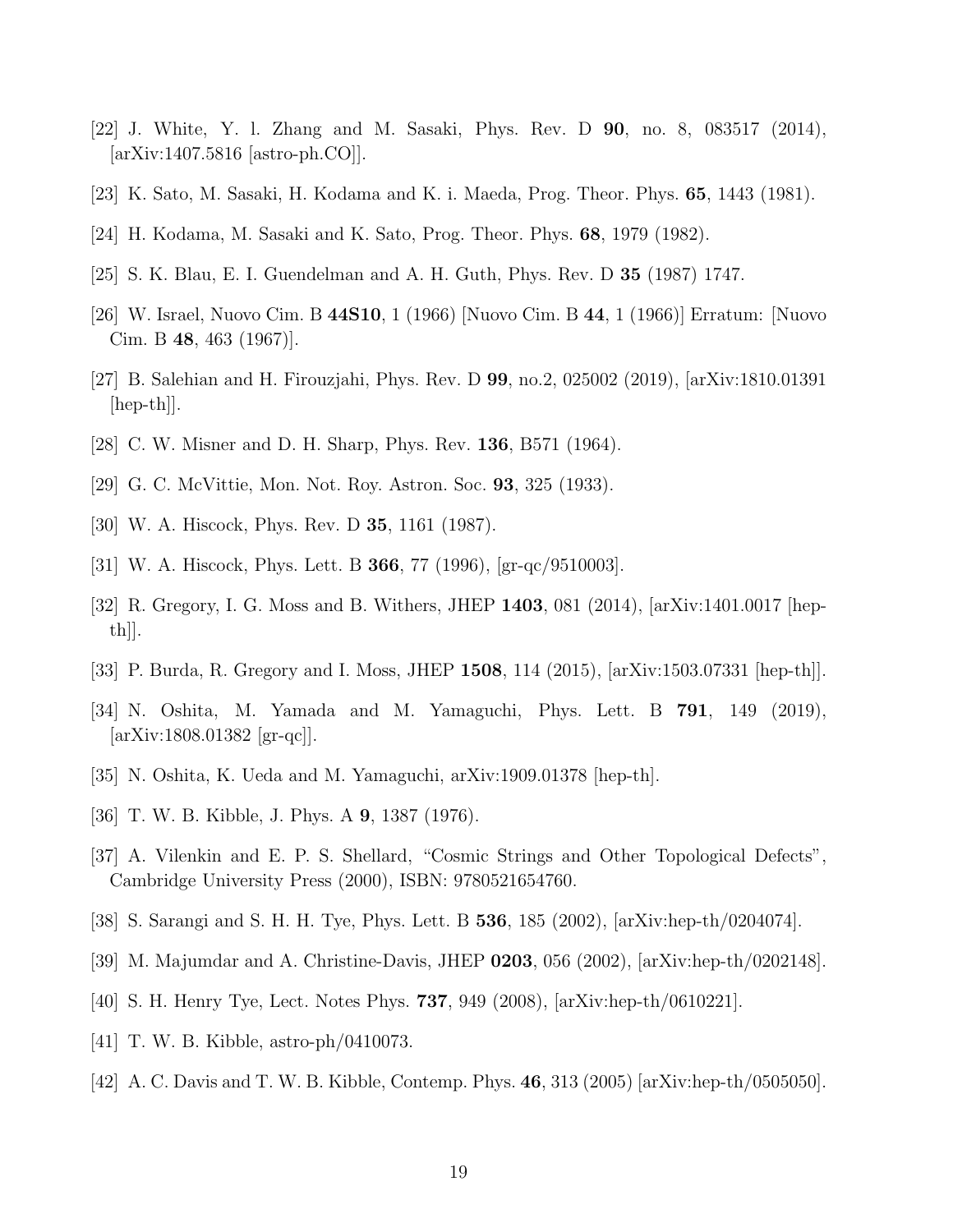- [43] M. Sakellariadou, Phil. Trans. Roy. Soc. Lond. A 366, 2881 (2008), [arXiv:0802.3379  $\vert \text{hep-th} \vert$ .
- [44] A. H. Guth, Phys. Rev. D 23, 347 (1981), [Adv. Ser. Astrophys. Cosmol. 3, 139 (1987)].
- [45] A. Vilenkin, Phys. Rev. D **23**, 852 (1981).
- [46] J. R. Gott, III, Astrophys. J. 288, 422 (1985).
- [47] W. A. Hiscock, Phys. Rev. D **31**, 3288 (1985).
- [48] B. Linet, Gen. Rel. Grav. **17**, 1109 (1985).
- [49] R. Gregory, Phys. Rev. D 39, 2108 (1989).
- [50] A. H. Abbassi, A. M. Abbassi and H. Razmi, Phys. Rev. D 67, 103504 (2003).
- [51] A. M. Ghezelbash and R. B. Mann, Phys. Lett. B 537, 329 (2002), [hep-th/0203003].
- [52] E. R. Bezerra de Mello and A. A. Saharian, JHEP 0904, 046 (2009), [arXiv:0902.1406 [hep-th]].
- [53] S. M. Carroll and M. M. Guica, hep-th/0302067.
- [54] Y. Aghababaie, C. P. Burgess, S. L. Parameswaran and F. Quevedo, Nucl. Phys. B 680, 389 (2004), [hep-th/0304256].
- [55] M. Spivak "A Comprehensive Introduction to Differential Geometry",Volume 3, pp. 56- 59.
- [56] S. Kobayashi, K. Nomizu "Foundations of Differential Geometry " ,Volume 2, pp. 47-51.
- [57] S. W. Hawking and G. T. Horowitz, Class. Quant. Grav. 13, 1487 (1996), [gr-qc/9501014].
- [58] G. V. Lavrelashvili, V. A. Rubakov and P. G. Tinyakov, Phys. Lett. 161B, 280 (1985).
- [59] T. Tanaka and M. Sasaki, Prog. Theor. Phys. 88, 503 (1992).
- [60] U. Gen and M. Sasaki, Phys. Rev. D 61, 103508 (2000), [gr-qc/9912096].
- [61] T. Tanaka, Nucl. Phys. B 556, 373 (1999), [gr-qc/9901082].
- [62] G. V. Lavrelashvili, Nucl. Phys. Proc. Suppl. 88, 75 (2000), [gr-qc/0004025].
- [63] R. Gregory, K. M. Marshall, F. Michel and I. G. Moss, Phys. Rev. D 98, no. 8, 085017 (2018), [arXiv:1808.02305 [hep-th]].
- [64] H. Deng and A. Vilenkin, JCAP 1712, 044 (2017), [arXiv:1710.02865 [gr-qc]].